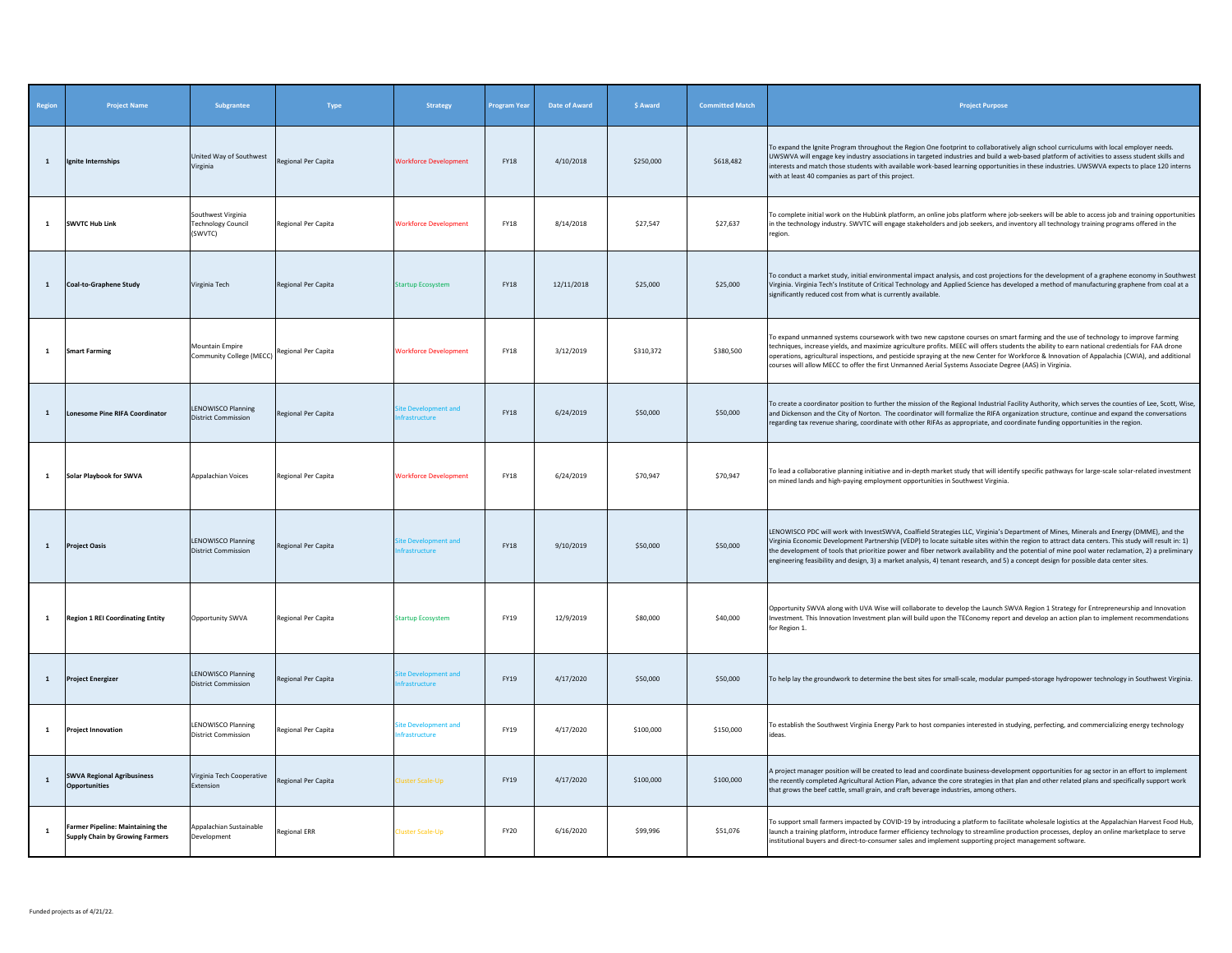| Region       | <b>Project Name</b>                                                      | Subgrantee                                           | Type                 | <b>Strategy</b>                             | Program Year | Date of Award | \$ Award    | <b>Committed Match</b> | <b>Project Purpose</b>                                                                                                                                                                                                                                                                                                                                                                                                                                                                                                                                                                 |
|--------------|--------------------------------------------------------------------------|------------------------------------------------------|----------------------|---------------------------------------------|--------------|---------------|-------------|------------------------|----------------------------------------------------------------------------------------------------------------------------------------------------------------------------------------------------------------------------------------------------------------------------------------------------------------------------------------------------------------------------------------------------------------------------------------------------------------------------------------------------------------------------------------------------------------------------------------|
| $\mathbf{1}$ | Perseverance                                                             | Virginia's Industrial<br><b>Advancement Alliance</b> | <b>Regional ERR</b>  | luster Scale-Up                             | FY20         | 6/16/2020     | \$100,000   | \$52,500               | To augment Virginia's Industrial Advancement Alliance's (VIAA) business retention and expansion efforts by providing capital resources for<br>services to companies to address the negative impacts of COVID-19 on Region 1's manufacturing sector. VIAA would provide vital business<br>/operation and evaluation/diagnostic services to assist key sectors companies in recovery, transition, and process improvement.                                                                                                                                                               |
| $\mathbf{1}$ | <b>Retooling Manufacturers for Strategic</b><br>ndustries                | GENEDGE                                              | <b>Statewide ERR</b> | luster Scale-Up                             | <b>FY20</b>  | 6/23/2020     | \$2,950,000 | \$1,475,000            | To expand the capabilities of existing suppliers to develop sustainable ongoing revenues in the areas of Personal Protective Equipment (PPE) and<br>other medical equipment and supplies to address critical shortages. The project also seeks to provide more secure domestic supply chains for<br>these products. This will include further development of a Virginia-based supply network and build a planned capacity and response to potential<br>recurrence of the COVID-19 virus.                                                                                               |
| $\mathbf{1}$ | onesome Pine RIFA Project<br>ntersectior                                 | LENOWISCO Planning<br><b>District Commission</b>     | Regional Per Capita  | te Development and<br>frastructure          | FY19         | 9/22/2020     | \$485,000   | \$1,417,400            | To develop and repurpose a former 188-acre mine site in the City of Norton. The site will provide four site-ready pad locations to include<br>associated instrastructure, site-work, access roads and amenities. The project will allow the site to be recertified from Tier II to Tier III.                                                                                                                                                                                                                                                                                           |
| <b>1</b>     | Ignite Tech Talent Pipeline                                              | United Way of Southwest<br>Virginia                  | Regional Per Capita  | <b>Norkforce Development</b>                | FY19         | 9/22/2020     | \$251,960   | \$251,960              | To develop a talent pipeline that increases the number of graduates from high school, community college, and college ready to work in<br>information technology jobs in the region to meet the forecasted 10-year demand for IT workers in Region 1 of 1,386 new workers. This phase of<br>the project will be a one year discovery phase that will include assessing capacity of schools to create pathways to careers, student interest in IT<br>careers, baseline current employer activities and demand for specific skills, certifications and degrees for entry-level positions. |
| $\mathbf{1}$ | William King Museum of Art - Digital<br><b>Workforce Development</b>     | William Kind Museum of<br>Art                        | Regional Per Capita  | <b>Workforce Development</b>                | FY19         | 9/22/2020     | \$70,910    | \$75,735               | To develop a Digital Art Laboratory to provide a novel approach to digital design training. Students will have access to learn on the most current<br>designer software and 3-D prototyping equipment available, making their skills more valuable to companies.                                                                                                                                                                                                                                                                                                                       |
| 1            | <b>Wildwood Natural Gas Extension</b>                                    | Blue Ridge Crossroads EDA Regional Per Capita        |                      | ite Development and<br><b>nfrastructure</b> | <b>FY20</b>  | 12/7/2020     | \$527,600   | \$320,684              | To provide natural gas to the 273 acre Wildwood Commerce Park in Carroll County that will allow BRCEDA to competitively market the property<br>for manufacturing and distribution centers.                                                                                                                                                                                                                                                                                                                                                                                             |
| $\mathbf{1}$ | <b>Energy Storage &amp; Electrification</b><br><b>Manufacturing Jobs</b> | Appalachian Voices                                   | Regional Per Capita  | luster Scale-Up                             | <b>FY20</b>  | 3/16/2021     | \$486,366   | \$245,000              | To create jobs in GO Virginia Region One in the energy storage and electrification manufacturing field while attracting investments and expand<br>the local tax base. The project will consist of a three-phased approach including targeted technical analysis, outreach and planning, and<br>implementation to assist four companies in the region, as well as attract new companies to the region.                                                                                                                                                                                  |
| $\mathbf{1}$ | <b>Project Fuse</b>                                                      | Lonesome Pine RIFA                                   | Regional Per Capita  | <b>Iuster Scale-Up</b>                      | <b>FY20</b>  | 4/21/2021     | \$70,000    | \$35,000               | To develop a business retention and recruitment tool for economic developers to promote telework employment strategies in the Lonesome<br>Pine RIFA territory.                                                                                                                                                                                                                                                                                                                                                                                                                         |
| <sup>1</sup> | <b>Project Thoroughbred</b>                                              | InvestSWVA                                           | Regional Per Capita  | luster Scale-Up                             | FY21         | 4/21/2021     | \$100,000   | \$100,000              | To build farmer capacity, create market confidence in the region's ability to meet quality specifications, create product diversity, and take the<br>first step toward creating jobs for graduates of Mountain Empire Community College's grain management program currently under development.                                                                                                                                                                                                                                                                                        |
| $\mathbf{1}$ | <b>GROW(TH): The Business of Agriculture</b><br>in SWVA                  | Emory & Henry College                                | Regional Per Capita  | Startup Ecosystem                           | FY21         | 4/21/2021     | \$52,950    | \$26,500               | To complete a feasibility study for an Innovation Hub for Agriculture Initiatives to support on-going ag-related entrepreneurship education<br>through a set of distinct, custom programs that will drive workforce growth in the sector and create a culture of opportunity in an economic<br>ecosystem that fosters innovation in agriculture through a partnership between higher education and businesses, community organizations, and<br>municipalities.                                                                                                                         |
| $\mathbf{1}$ | <b>SWVA Startup Program</b>                                              | UVA-Wise                                             | Regional Per Capita  | Startup Ecosystem                           | FY21         | 6/15/2021     | \$290,850   | \$145,425              | To transform an additional 1% of the Southwest Virginia population into entrepreneurs by 2027, and ensure these entrepreneurs have access to<br>a robust ecosystem, including support for potential scale-up businesses.                                                                                                                                                                                                                                                                                                                                                               |
| 1            | COVID-19 Business Continuity and<br>Resiliency                           | Appalachian Council for<br>Innovation                | <b>Regional ERR</b>  | <b>Cluster Scale-Up</b>                     | <b>FY20</b>  | 6/8/2021      | \$68,500    | \$34,500               | To provide access to information and resources along with knowledge of Business Continuity/Resiliency and its importance in business survival<br>during times of crisis.                                                                                                                                                                                                                                                                                                                                                                                                               |
| $\mathbf{1}$ | <b>Project Veer</b>                                                      | InvestSWVA                                           | Regional Per Capita  | luster Scale-Up                             | FY21         | 10/15/2021    | \$49,750    | \$24,875               | To perform a market analysis relative to the opportunity for Region 1's manufacturers to participate in the onshore and offshore wind supply<br>chain.                                                                                                                                                                                                                                                                                                                                                                                                                                 |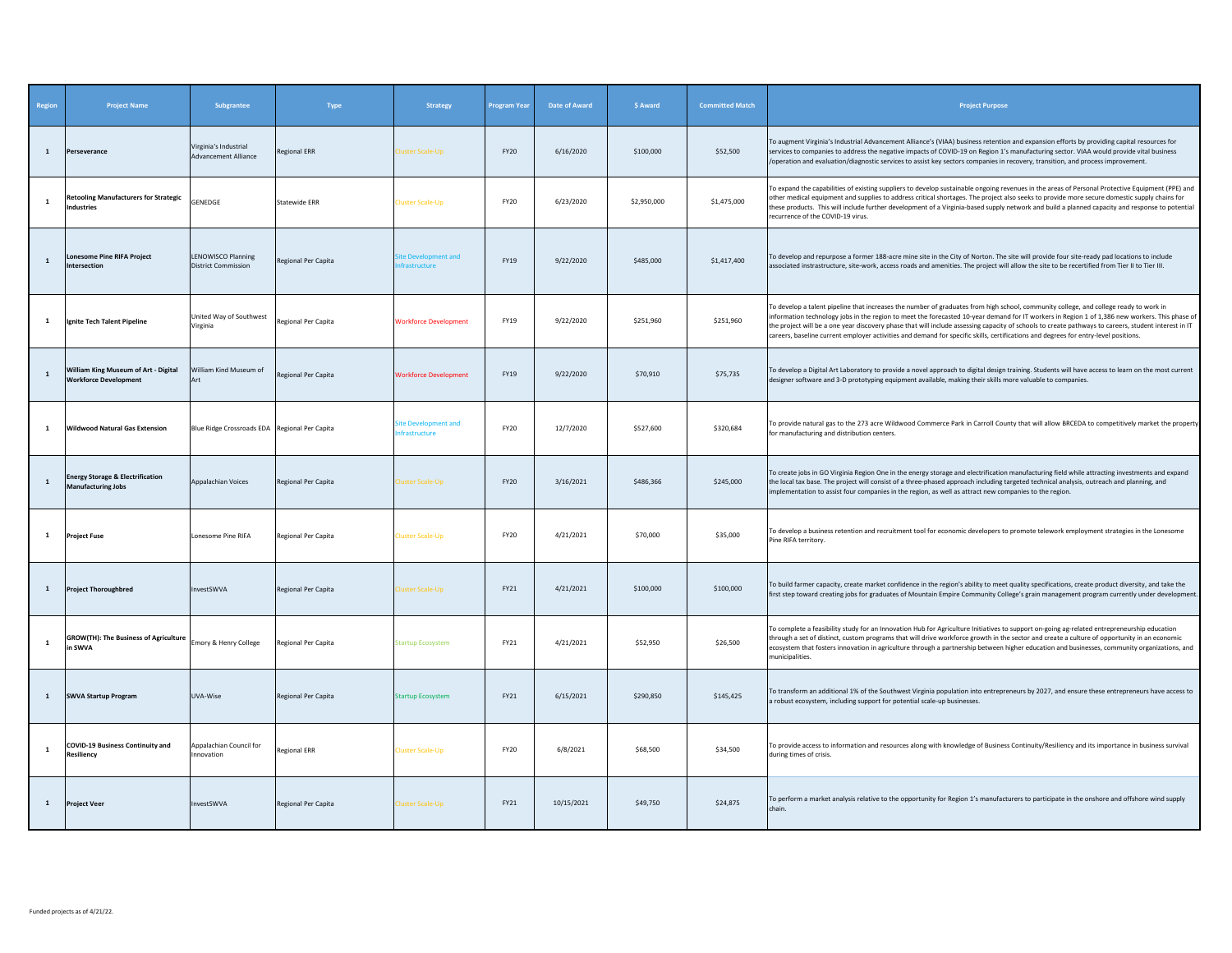| Region                  | <b>Project Name</b>                                                               | Subgrantee                                                                                 | Type                | <b>Strategy</b>                                     | <b>Program Year</b> | Date of Award | \$ Award  | <b>Committed Match</b> | <b>Project Purpose</b>                                                                                                                                                                                                                                                                                                                                                                                                                                    |
|-------------------------|-----------------------------------------------------------------------------------|--------------------------------------------------------------------------------------------|---------------------|-----------------------------------------------------|---------------------|---------------|-----------|------------------------|-----------------------------------------------------------------------------------------------------------------------------------------------------------------------------------------------------------------------------------------------------------------------------------------------------------------------------------------------------------------------------------------------------------------------------------------------------------|
| $\mathbf{1}$            | Mobilizing the Supply Chain with<br><b>Critical Infrastructure</b>                | Appalachian Sustainable<br>Development                                                     | Regional Per Capita | Cluster Scale-Up                                    | FY21                | 12/15/2021    | \$212,200 | \$106,624              | To create critical infrastructure in the food supply chain to address some unmet needs in the region. This critical infrastructure includes several<br>elements such as outfitting building space at Appalachian Harvest Food Hub with the equipment and space necessary to process produce.                                                                                                                                                              |
| <sup>1</sup>            | Pathway Park Infrastructure                                                       | Smyth County EDA                                                                           | Regional Per Capita | ite Development and<br>frastructure                 | FY22                | 12/15/2021    | \$600,000 | \$300,000              | To provide water and sewer line extensions to Pathway Park in Smyth County, site work for a proposed spec building, and the formation of a<br>RIFA between Smyth and Bland Counties (and possibly other localities) that will allow the RIFA to competitively market the property for<br>manufacturing and distribution centers.                                                                                                                          |
| $\mathbf{1}$            | <b>GO TEC Region 1</b>                                                            | Carroll County Public<br>Schools                                                           | Regional Per Capita | <b>Workforce Development</b>                        | FY22                | 4/21/2022     | \$308,924 | \$154,462              | To pilot GO TEC Career Connections labs at Carroll County Middle School, Grayson County Middle School, and one middle school at Wythe<br>County Public Schools. These labs will serve as pilot labs for Region 1 and will be implemented in partnerships with GO TEC in Region 3.                                                                                                                                                                         |
| 1                       | <b>Mountain Empire Community College</b><br><b>Project WELD</b>                   | <b>Mountain Empire</b><br>Community College (MECC) Regional ERR                            |                     | <b>Workforce Development</b>                        | <b>FY20</b>         | 4/21/2022     | \$101,025 | \$50,730               | To create a welding certification program through a collaboration between MECC, the VA Dept of Corrections Wise Correctional Unit, and<br>regional manufacturing employers by leveraging the two agencies' strengths and existing resources to address a demonstrated workforce need<br>for entry-level welders.                                                                                                                                          |
| $\overline{2}$          | Capital Ecosystem Development Plan                                                | Roanoke-Blacksburg<br>nnovation Network (RBIN)<br>dba Valleys Innovation<br>Council (VIC)  | Regional Per Capita | <b>Startup Ecosystem</b>                            | <b>FY18</b>         | 2/13/2018     | \$77,207  | \$128,832              | To conduct a two-year strategic planning process to assess weaknesses in the current capital landscape that inhibit entrepreneurship and the<br>commercialization of regional research. VIC will use this information to establish a capital pathways plan to cultivate sources of startup capital<br>for high-growth companies, complete with proposals for new and expanding programming and capital resources for the region.                          |
| $\overline{2}$          | <b>Region 2 Talent Collaborative</b>                                              | Central Virginia Workforce<br>Development Board<br>(Previously Region 2000)                | Regional Per Capita | <b>Workforce Development</b>                        | <b>FY18</b>         | 2/13/2018     | \$300,000 | \$630,072              | To address the skills and interest gaps in middle- and high-skill occupations in manufacturing, healthcare and information technology. Region<br>2000 will conduct a campaign to increase awareness and interest in these industries, and create an existing worker-training program to upskill<br>employees into higher-skilled vacant jobs.                                                                                                             |
| $\overline{2}$          | <b>Stopping the Brain Drain Study</b>                                             | Roanoke Regional<br>Partnership                                                            | Regional Per Capita | <b>Workforce Development</b>                        | <b>FY18</b>         | 2/13/2018     | \$65,300  | \$65,800               | To create a talent attraction and retention plan to reduce outmigration of recent graduates from the region's 25 colleges and universities. GO<br>Virginia funds will be used to identify the region's challenges through surveys, focus groups and interviews to produce an action plan for<br>recruiting and retaining talent.                                                                                                                          |
| $\overline{2}$          | Wood Haven Water & Sewer                                                          | Western Virginia Regional<br>Industrial Facility Authority Regional Per Capita<br>(WVRIFA) |                     | <b>Site Development and</b><br><b>ifrastructure</b> | <b>FY18</b>         | 2/13/2018     | \$200,000 | \$760,000              | To improve the site readiness and marketability of an industrial site near the intersection of Routes 81 and 581 that will accommodate a 52-acre<br>pad and a 20-acre pad. GO Virginia funding will be used to complete the necessary water and sewer utility extensions and connections to prepare<br>the site for development.                                                                                                                          |
| $\overline{\mathbf{2}}$ | <b>CERE Industry Labs: Phase I</b>                                                | Liberty University                                                                         | Regional Per Capita | <b>Workforce Development</b>                        | <b>FY18</b>         | 4/10/2018     | \$300,000 | \$1,586,100            | To design, construct, and equip the CERE Industry Labs at the former Center for Advanced Engineering & Research (CAER) facility in Bedford<br>County to offer regional companies and institutions of higher education the facilities necessary to promote research and development, as well as<br>to foster the attraction and retention of the scientific and engineering workforce.                                                                     |
| $\overline{2}$          | <b>RAMP</b>                                                                       | Roanoke-Blacksburg<br><b>Technology Council</b>                                            | Regional Per Capita | <b>Startup Ecosystem</b>                            | <b>FY18</b>         | 4/10/2018     | \$245,000 | \$245,000              | To expand the reach of the Regional Acceleration and Mentorship Program (RAMP) in downtown Roanoke, which offers technology-based<br>startups access to classroom education, mentoring and assistance in identifying capital. GO Virginia funds will be used to expand into services for<br>a second cohort.                                                                                                                                              |
| $\overline{2}$          | <b>Enhancing the Region through New</b><br><b>Technology for Unmanned Systems</b> | Dabney S. Lancaster<br><b>Community College</b>                                            | Regional Per Capita | <b>Workforce Development</b>                        | <b>FY18</b>         | 4/10/2018     | \$76,000  | \$257,000              | To implement a new drone technology training program to capitalize on the Alleghany Highlands Drone Zone Initiative surrounding the<br>development of an unmanned systems facility in the region. This new program will establish a career pathway beginning with project-based<br>learning opportunities for high school students and extending to two- or four-year degree attainment through partnerships with other higher-<br>education institutions |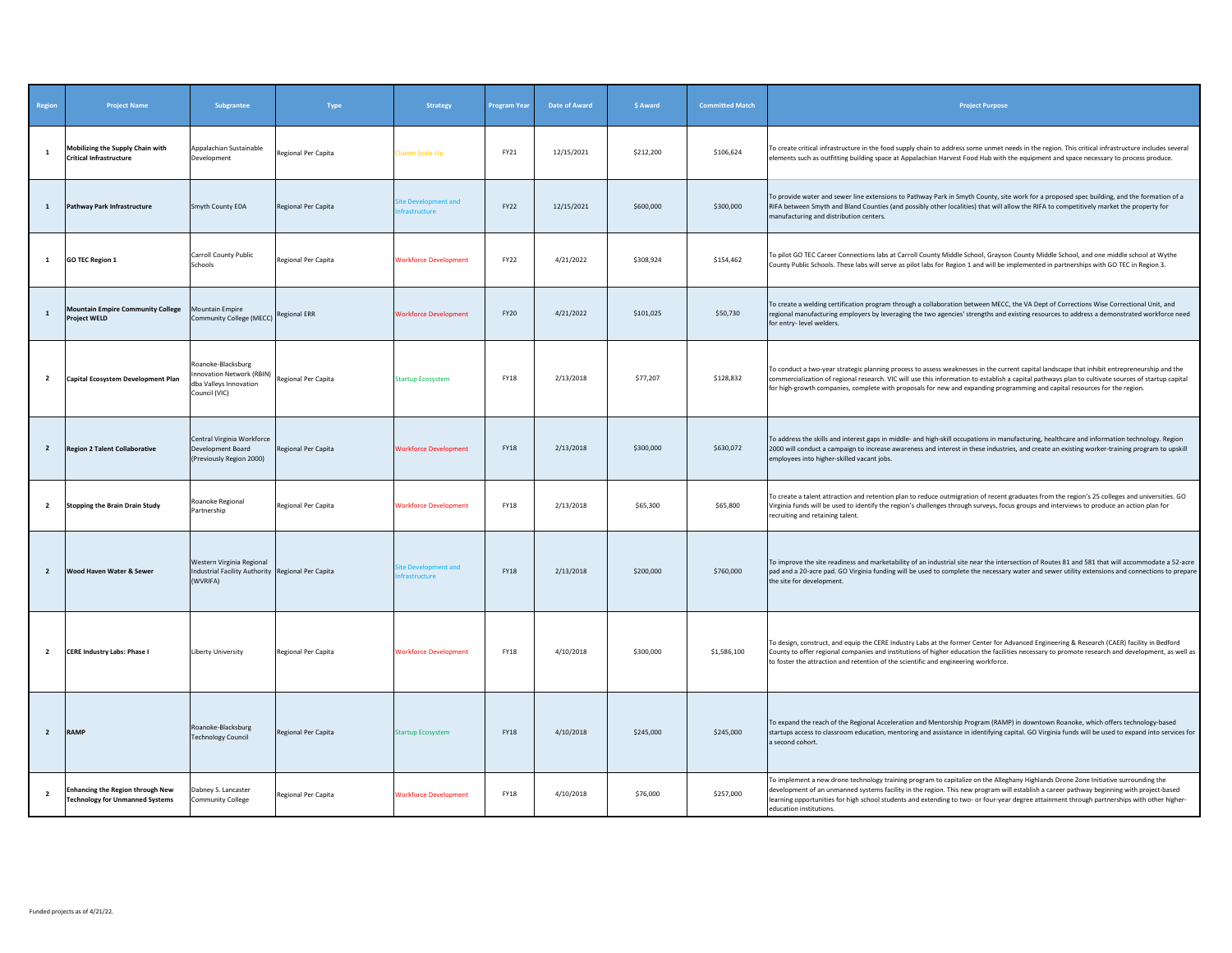| Region         | <b>Project Name</b>                                                        | Subgrantee                                         | Type                       | <b>Strategy</b>                     | <b>Program Year</b> | <b>Date of Award</b> | \$ Award  | <b>Committed Match</b> | <b>Project Purpose</b>                                                                                                                                                                                                                                                                                                                                                                                                                                                                                                                                                                                                                                                          |
|----------------|----------------------------------------------------------------------------|----------------------------------------------------|----------------------------|-------------------------------------|---------------------|----------------------|-----------|------------------------|---------------------------------------------------------------------------------------------------------------------------------------------------------------------------------------------------------------------------------------------------------------------------------------------------------------------------------------------------------------------------------------------------------------------------------------------------------------------------------------------------------------------------------------------------------------------------------------------------------------------------------------------------------------------------------|
| $\overline{2}$ | <b>CERE Industry Labs: AMPL Phase II</b>                                   | Liberty University                                 | Regional Per Capita        | <b>Workforce Development</b>        | FY19                | 12/11/2018           | \$274,980 | \$630,000              | To develop the Additive Manufacturing Partnership Lab (AMPL) at the newly-established CERE facility in Bedford County. Liberty will utilize AMPL<br>to train students and manufacturing employees in the region on the newest technology-based processes, such as 3D printing and robotics, which<br>are diving manufacturing industry growth.                                                                                                                                                                                                                                                                                                                                  |
| $\overline{2}$ | Ignite Internship Expansion                                                | Jnited Way of Southwest<br>/irginia                | Regional Per Capita        | <b>Workforce Development</b>        | FY19                | 3/12/2019            | \$99,406  | \$102,886              | To expand on what was previously awarded in Region 1 for \$250,000 to include the creation of a web-based platform to deliver activities that<br>will encourage post-secondary education and streamline workforce credentialing, provide work-based learning opportunities, and match new<br>graduates with local employers. UWSWVA will expand these efforts into Giles and Pulaski Counties and the City of Radford.                                                                                                                                                                                                                                                          |
| $\overline{2}$ | Increasing the Birth Rate of New High<br><b>Growth Companies (Phase 1)</b> | The Advancement<br>Foundation                      | Regional Per Capita        | Startup Ecosystem                   | FY19                | 3/12/2019            | \$150,000 | \$315,000              | The Mill received a second year of seed funding for \$180,000 to continue to support the birth rate of new high growth companies. Innovation<br>Mill (The Mill) offers programs and services for startup entrepreneurs in the proof of concept stage and supports the birth rate of new high<br>growth companies in the region. The Advancement Foundation, a non-profit that strategically leverages community resources to increase<br>business growth, the creation of high-quality jobs, community engagement, talent retention and economic growth within the region, powers the                                                                                           |
| $\overline{2}$ | <b>Lynchburg Regional Business Alliance</b><br><b>Due Diligence Study</b>  | Lynchburg Regional<br><b>Business Alliance</b>     | Regional Per Capita        | ite Development and<br>frastructure | FY19                | 6/24/2019            | \$81,300  | \$81,301               | To advance a portfolio of six existing commercial/industrial sites along the site readiness scale and determine next steps for moving all sites to at<br>least Tier 3 according to the Virginia Business Ready Sites Program (VBRSP), with seven localities participating. GO Virginia funds will be used for<br>consultant services to complete the required due diligence phase necessary to advance these sites.                                                                                                                                                                                                                                                             |
| $\overline{2}$ | <b>Regional Career and Technical</b><br><b>Education Study</b>             | Western Virginia<br>Workforce Development<br>Board | Regional Per Capita        | <b>Workforce Development</b>        | FY19                | 6/24/2019            | \$45,000  | \$45,535               | To evaluate the region's current Career and Technical Education (CTE) initiatives and programs. The project will facilitate initial evaluation of the<br>current needs, demand, and capacity and make recommendations to better serve the region.                                                                                                                                                                                                                                                                                                                                                                                                                               |
| $\overline{2}$ | <b>Blockchain Ecosystem Catalyst</b>                                       | Virginia Tech                                      | Regional Per Capita        | <b>Workforce Development</b>        | FY19                | 9/10/2019            | \$246,800 | \$250,000              | Virginia Tech will develop and implement the Blockchain Ecosystem Catalyst (BEC) program through four areas: 1) academic programming, 2)<br>professional development, 3) developing industry relationships, and 4) launching an online resource portal for blockchain startups and<br>professionals. The BEC program will support talent development by creating and supporting new curricula for regional higher education and mid-<br>career professionals that bolster and widen existing IT pipelines around blockchain/distributed ledger systems. The program is also designed to<br>encourage entrepreneurship and commercialization of blockchain-related technologies. |
| $\overline{2}$ | Developing a Destination for Talent                                        | Virginia Tech                                      | <b>Regional Per Capita</b> | <b>Workforce Development</b>        | FY19                | 9/10/2019            | \$300,000 | \$473,000              | Virginia Tech will be creating regional hubs to help connect local employers, students, Virginia Tech faculty, and economic development<br>professionals. This program will 1) create a pipeline of talent from Virginia Tech to employers in the region's identified priority clusters through<br>an internship program, and 2) facilitate opportunities for Virginia Tech faculty to collaborate with employers and interns on specific tech transfer<br>projects.                                                                                                                                                                                                            |
| $\overline{2}$ | <b>CVTC Redevelopment Plan</b>                                             | Lynchburg Regional<br><b>Business Alliance</b>     | Regional Per Capita        | ite Development and<br>frastructure | FY20                | 12/9/2019            | \$100,000 | \$250,000              | To create a redevelopment master plan for the former 350-acre Central Virginia Training Center (CVTC) site, located in Amherst County. The<br>master plan efforts will include data collection and analysis, public engagement, workshops, infrastructure analysis, and market assessment to<br>submit to the Amherst Board of Supervisors to be considered for inclusion in the County's comprehensive plan and approval of an overlay-zoning<br>district.                                                                                                                                                                                                                     |
| $\overline{2}$ | Region 2 Entrepreneurship Initiative                                       | Valleys Innovation Council Regional Per Capita     |                            | Startup Ecosystem                   | <b>FY20</b>         | 12/9/2019            | \$299,995 | \$150,004              | Will coordinate and collaborate with stakeholders throughout Region 2 to develop the Region 2 Innovation and Entrepreneurial Investment Plan.<br>/irginia Innovation Council (VIC) will map the regional ecosystem assets and develop strategies to attract entrepreneurship resources.                                                                                                                                                                                                                                                                                                                                                                                         |
| $\overline{2}$ | <b>Classrooms to Careers</b>                                               | Montgomery County Public<br>Schools                | Regional Per Capita        | <b>Workforce Development</b>        | FY20                | 4/17/2020            | \$180,000 | \$231,700              | Classrooms to Careers will connect teachers and students to local Information Technology (IT) businesses, raising students' awareness of IT<br>career opportunities in the New River Valley (NRV) and preparing them for the further education and training needed to pursue those<br>opportunities successfully.                                                                                                                                                                                                                                                                                                                                                               |
| $\overline{2}$ | Increasing the Birth Rate of New High<br><b>Growth Companies (Phase 2)</b> | The Advancement<br>Foundation                      | Regional Per Capita        | <b>Startup Ecosystem</b>            | FY20                | 4/17/2020            | \$180,000 | \$180,000              | The Mill is requesting our second year of seed funding in the amount of \$180,000 to continue to support the birth rate of new high growth<br>companies. Innovation Mill (The Mill) offers programs and services for startup entrepreneurs in the proof of concept stage and supports the birth<br>rate of new high growth companies in our region. The Mill is powered by The Advancement Foundation, a non-profit that strategically leverages<br>community resources to increase business growth, resulting in quality jobs, community engagement, talent retention and economic growth<br>within our region                                                                 |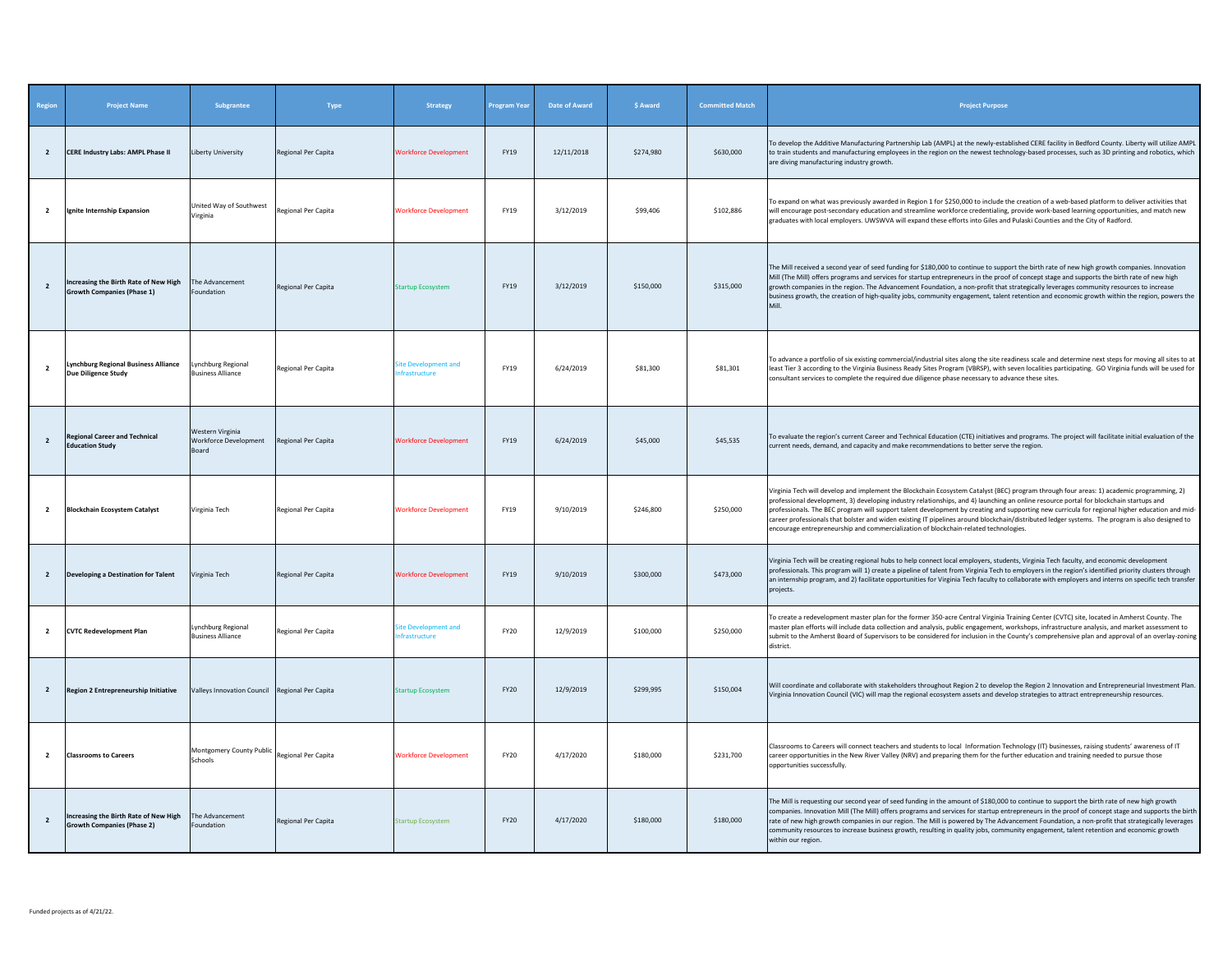| Region         | <b>Project Name</b>                                                                              | <b>Subgrantee</b>                                                                 | <b>Type</b>         | <b>Strategy</b>                            | Program Year | <b>Date of Award</b> | \$ Award  | <b>Committed Match</b> | <b>Project Purpose</b>                                                                                                                                                                                                                                                                                                                                                                                                                                                                                                                                                                                                                                                                                                                                                                      |
|----------------|--------------------------------------------------------------------------------------------------|-----------------------------------------------------------------------------------|---------------------|--------------------------------------------|--------------|----------------------|-----------|------------------------|---------------------------------------------------------------------------------------------------------------------------------------------------------------------------------------------------------------------------------------------------------------------------------------------------------------------------------------------------------------------------------------------------------------------------------------------------------------------------------------------------------------------------------------------------------------------------------------------------------------------------------------------------------------------------------------------------------------------------------------------------------------------------------------------|
| $\overline{2}$ | Rapid High-Throughput COVID-19<br>Testing                                                        | Virginia Tech Office of Vice<br>President for Health<br>Sciences and Technology   | <b>Regional ERR</b> | <b>Vorkforce Development</b>               | FY20         | 4/21/2020            | \$100,000 | \$50,000               | To support an initial 90-day start-up phase for 2 testing sites located in Blacksburg and Roanoke to help large numbers of people receive timely<br>COVID-19 test results. A task force from Virginia Tech has been assembled to work on various aspects of the project. To date, the team has<br>developed and finalized validation for COVID-19 testing and stood up two Fralin laboratory facilities. GO Virginia funds will be used to support<br>the salaries of the newly hired Medical Laboratory Specialists (MLS), Medical Laboratory Technicians (MLT), and student interns at both sites to<br>help scale-up the operation and purchase testing supplies needed for sample analysis.                                                                                             |
| $\overline{2}$ | Pivot and RAMP Up                                                                                | <b>Blacksburg Roanoke</b><br><b>Technology Council</b>                            | <b>Regional ERR</b> | startup Ecosystem                          | <b>FY20</b>  | 5/6/2020             | \$97,200  | \$49,000               | To help the region sustain the momentum of accelerating growth businesses that generate high-wage jobs, extend the benefits of the Program to<br>more companies throughout the region by offering education, mentoring and business assistance programming virtually and by providing<br>continuing services to accelerator graduates.                                                                                                                                                                                                                                                                                                                                                                                                                                                      |
| $\overline{2}$ | <b>New River Valley Business Continuity</b><br>Team (phase 1)                                    | New River Valley Regional<br>Commission                                           | <b>Regional ERR</b> | <b>Workforce Development</b>               | FY20         | 5/22/2020            | \$100,000 | \$50,000               | To provide local employers 24/7 technical assistance to offer certification of best practices to safely reopen during the COVID-19 pandemic.                                                                                                                                                                                                                                                                                                                                                                                                                                                                                                                                                                                                                                                |
| $\overline{2}$ | <b>Roanoke Regional Recovery</b>                                                                 | Roanoke Regional<br>Partnership                                                   | Regional Per Capita | <b>Norkforce Development</b>               | <b>FY20</b>  | 5/22/2020            | \$100,000 | \$50,000               | To rapidly engage regional companies in the targeted sectors to assist them with immediate and long-term recovery and build future resilience in<br>response to COVID-19.                                                                                                                                                                                                                                                                                                                                                                                                                                                                                                                                                                                                                   |
| $\overline{2}$ | <b>Workforce Training for Coronavirus</b><br><b>Testing in Southwest Virginia</b>                | Virginia Tech Office of Vice<br>resident for Health<br>Sciences and Technology    | <b>Regional ERR</b> | <b>Workforce Development</b>               | FY20         | 6/23/2020            | \$500,000 | \$250,000              | To increase capacity at the two newly stood up Fralin laboratories in Blacksburg and Roanoke to allow for COVID-19 testing over a one-year<br>period and develop an internship pipeline for full time positions.                                                                                                                                                                                                                                                                                                                                                                                                                                                                                                                                                                            |
| $\overline{2}$ | <b>PHRE Mobile App</b>                                                                           | Virginia Tech, Institute for<br>Critical Technology and<br><b>Applied Science</b> | <b>Regional ERR</b> | luster Scale-Up                            | <b>FY20</b>  | 7/30/2020            | \$63,500  | \$42,610               | To develop a Public Health Readiness (PHRE) mobile application designed to help smaller organizations quickly assess and optimize their<br>readiness to operate with minimal risk to workers, customers/patrons, and surrounding communities.                                                                                                                                                                                                                                                                                                                                                                                                                                                                                                                                               |
| $\overline{2}$ | <b>Amherst LYH Site Readiness</b>                                                                | Lynchburg Regional<br><b>Business Alliance</b>                                    | Regional Per Capita | ite Development and<br><b>frastructure</b> | <b>FY20</b>  | 9/22/2020            | \$366,572 | \$183,286              | To advanced two sites; one in the Amherst County and one in the Town of Amherst along the Virginia Business Readiness Scale. Due diligence and<br>grading will advance 151 acres to a Tier IV and 76 acres to a Tier V.                                                                                                                                                                                                                                                                                                                                                                                                                                                                                                                                                                     |
| $\overline{2}$ | <b>Experiential Learning in Tech</b><br>Employment (ELITE) Internship Program Technology Council | Roanoke-Blacksburg                                                                | Regional Per Capita | <b>Workforce Development</b>               | <b>FY20</b>  | 9/22/2020            | \$290,000 | \$145,000              | To provide internship opportunities to for students earning a software developer degree at a regional 4-year university and connect them with<br>small-based technology companies that do not have the expertise or capacity to manage an internship program.                                                                                                                                                                                                                                                                                                                                                                                                                                                                                                                               |
| $\overline{2}$ | <b>New River Valley Business Continuity</b><br>Team (Phase 2)                                    | New River Valley Regional<br>Commission                                           | <b>Regional ERR</b> | <b>Workforce Development</b>               | FY20         | 9/22/2020            | \$250,000 | \$125,000              | To provide employers impacted by COVID-19 with 24/7 technical assistance from the Business Continuity Team (BCT) related to public relations<br>and messaging, facility cleaning, and certification of best practices and coordination of on-site testing. This is a follow up request from the<br>\$100,000 Go Virginia Economic Resilience and Recovery (ERR) Fast-Access funds NRVRC was recently awarded to conduct a 6-month startup-<br>phase. The BCT services will be marketed by the program manager to existing employers the Chamber of Commerce, Onward NRV, and other<br>regional partners, working with the BCT Public Health Director, who will coordinate with impacted businesses and the New River Health District.                                                       |
| $\overline{2}$ | Central Virginia Community College CTE Central Virginia Community Regional Per Capita<br>Academy | College                                                                           |                     | <b>Workforce Development</b>               | <b>FY20</b>  | 12/7/2020            | \$266,000 | \$134,000              | CVCC has identified 26 existing programs that will enhance and align under the Academy framework, and will develop 4 additional credential<br>and/or certificate programs. The CTE Academy programming includes heavy concentration of the Region's targeted industry sectors of<br>manufacturing, healthcare, information technology, and the automated segment of the food and beverage sector. The skills-based training will<br>enable students to pursue well defined career pathways to obtain higher paying jobs that are achievable with the stackable credentials and<br>certifications. Each of the pathways include a dual enrollment option based on existing programs offered to each of the 5 regional public high<br>school divisions, which includes 10 total high schools. |
| $\overline{2}$ | <b>Region 2 Flexible Laboratory Space</b><br><b>Assessment</b>                                   | Virginia Tech Foundation                                                          | Regional Per Capita | Cluster Scale-Up                           | FY21         | 2/23/2021            | \$99,360  | \$55,000               | Virginia Tech Corporate Research Center, Inc (VTCRC) will assess the demand and projected growth of lab space, creating a working plan to serve<br>the entire region, and create an initial conceptual design to drive investor and market interest. This effort will design, develop, and operate lab<br>space under VTF's leadership through the VTCRC infrastructure to support commercial entities as well as young startups in both Roanoke and the<br>New River Valley. VTCRC routinely receives requests for prospects seeking lab space but they currently have a backlog of 9 companies seeking lab<br>space in various forms. This will also help address keeping the locally grown talent within the region.                                                                     |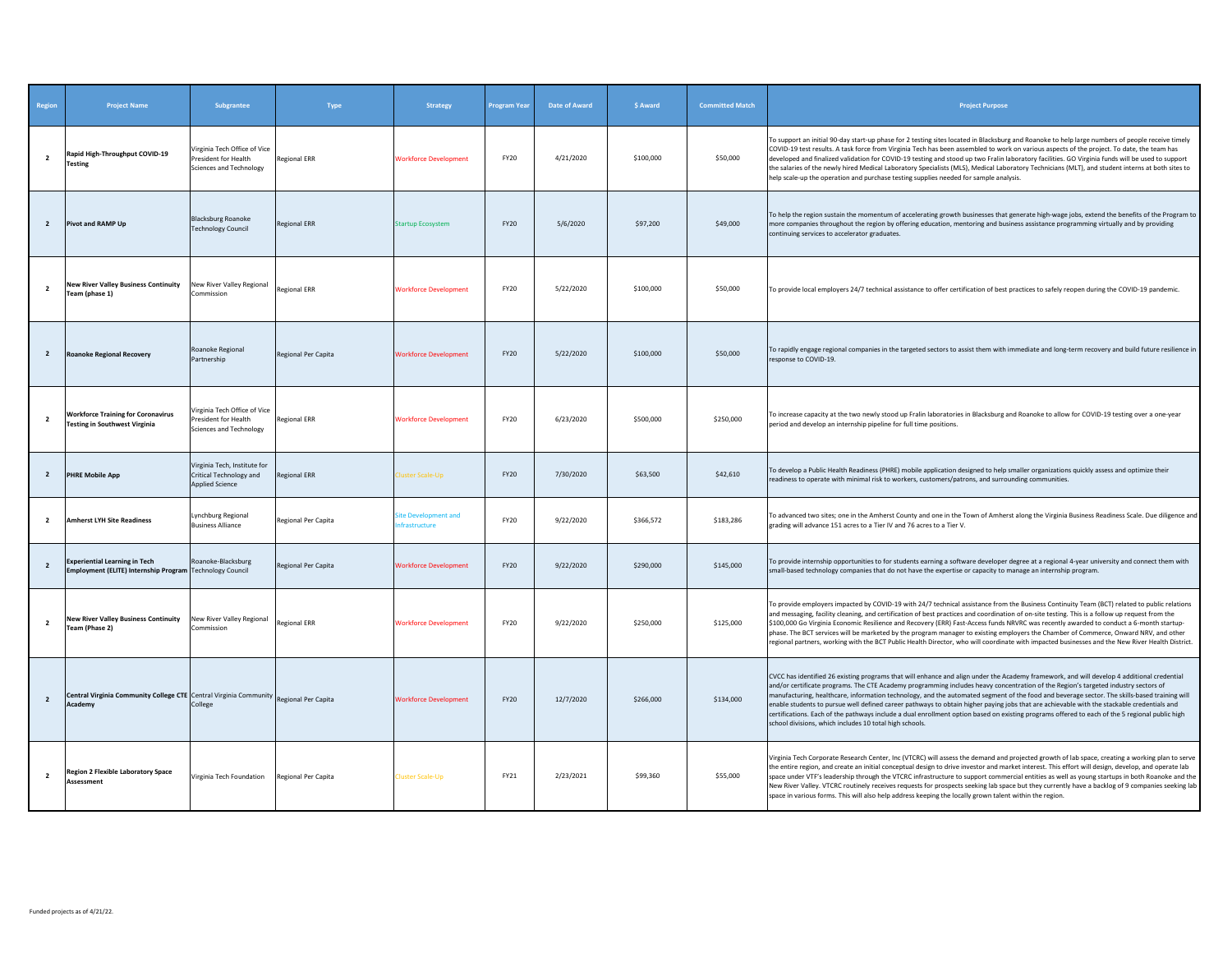| Region                  | <b>Project Name</b>                                                                                    | Subgrantee                                                                                           | Type                         | <b>Strategy</b>                                                         | <b>Program Year</b> | <b>Date of Award</b> | \$ Award    | <b>Committed Match</b> | <b>Project Purpose</b>                                                                                                                                                                                                                                                                                                                                                                                                                                                                                                                                                                                                |
|-------------------------|--------------------------------------------------------------------------------------------------------|------------------------------------------------------------------------------------------------------|------------------------------|-------------------------------------------------------------------------|---------------------|----------------------|-------------|------------------------|-----------------------------------------------------------------------------------------------------------------------------------------------------------------------------------------------------------------------------------------------------------------------------------------------------------------------------------------------------------------------------------------------------------------------------------------------------------------------------------------------------------------------------------------------------------------------------------------------------------------------|
| $\overline{2}$          | <b>Helping Local Employers Prepare the</b><br><b>Existing and Future Workforce for</b><br>Industry 4.0 | Virginia Tech Grado<br>Department of Industrial<br>and Systems Engineering<br>(ISE) Learning Factory | Regional Per Capita          | <b>Workforce Development</b>                                            | FY21                | 5/4/2021             | \$45,360    | \$30,000               | To address the need for specifically trained talent in Industry 4.0 skills in both the current and future Region 2 workforce and increase<br>competitiveness for Region 2's manufacturers.                                                                                                                                                                                                                                                                                                                                                                                                                            |
| $\overline{2}$          | <b>Lynchburg Beacon of Hope</b>                                                                        | Lynchburg Beacon of Hope Regional Per Capita                                                         |                              | <b>Workforce Development</b>                                            | <b>FY22</b>         | 5/4/2021             | \$97,740    | \$131,250              | To scale the Future Centers model to Amherst County High School and at least another high school located in Region 2000 and the Central<br>Virginia Community College (CVCC) capture area, and develop a playbook. The Future Centers model looks to increase the number of experiential<br>opportunities offered to high school students and increase the number of students who participate in those opportunities by increasing the<br>percentage of students pursuing on-the-job training, certificates and degrees in those in-demand fields.                                                                    |
| $\overline{2}$          | <b>Building a Regional Health Sciences</b><br><b>Talent Pipeline</b>                                   | Freedom First Foundation Regional Per Capita                                                         |                              | <b>Workforce Development</b>                                            | FY21                | 5/4/2021             | \$100,000   | \$106,355              | To advance the life and health sciences talent pipeline by establishing a new initiative to better: 1) meet the acute and growing need of regional<br>employers for qualified workers, including technicians and others; 2) support the region's emerging Health and Life Sciences (H&LS) ecosystem<br>and; 3) make the region stronger as a magnet for attracting established companies in the H&LS sector seeking to expand and relocate.                                                                                                                                                                           |
| $\overline{2}$          | <b>Dearing Ford Industrial Park</b>                                                                    | Lynchburg Regional<br><b>Business Alliance</b>                                                       | Regional Per Capita          | ite Development and<br><i><b><u><u><b>Ifrastructure</b></u></u></b></i> | FY21                | 6/15/2021            | \$506,000   | \$253,000              | To extend 7,000 feeet of natural gas to serve 50 acres at the Dearing Ford Industrial Park to help improve the site's marketability. Previous work<br>funded by GO Virginia had advanced 21.8 acres of the Parks's phase 1 from a Tier 3 to a Tier 5 along Virginia Business Ready Sites Program<br>(VBSRP). This will also open up another 28.1 acres, as part of the Park's phase 2 efffort and the newly acquired 89.9 acre adjacent site.                                                                                                                                                                         |
| $\overline{2}$          | Project Eagle+                                                                                         | Virginia Tech Foundation                                                                             | Regional Per Capita          | uster Scale-Up                                                          | FY21                | 12/15/2021           | \$599,437   | \$503,687              | To bring marquee programming into a dedicated lab facility designed to be flexible and fulfill the needs of smaller emerging startups and existing<br>regional biotech companies.                                                                                                                                                                                                                                                                                                                                                                                                                                     |
| $\overline{2}$          | <b>Regional Talent Strategy</b><br>Implementation                                                      | Western Virginia<br>Workforce Development<br>Board                                                   | Regional Per Capita          | <b>Workforce Development</b>                                            | <b>FY22</b>         | 4/21/2022            | \$315,911   | \$189,354              | To implement a regional talent strategy in the Roanoke Valley and Alleghany Highlands in partnership with the Roanoke Regional Partnership<br>focused on career awareness and career pathways, talent development, talent attraction and retention, and collaboration and leadership.                                                                                                                                                                                                                                                                                                                                 |
| $\overline{\mathbf{3}}$ | GO-TEC (phase 1)                                                                                       | <b>Danville Community</b><br>College (DCC)                                                           | Regional Per Capita          | <b>Workforce Development</b>                                            | <b>FY18</b>         | 2/13/2018            | \$648,000   | \$674,437              | To build the regional Great Opportunities in Technology and Engineering Careers (Go-TEC) program for careers in IT and advanced<br>manufacturing. Go-TEC is a partnership between six higher-education centers and the K-12 school systems in their service areas, beginning with<br>Danville and Pittsylvania schools as the pilot sites. Go-TEC will build give students hands-on exposure to in-demand career pathways starting in<br>niddle school. Areas of focus are precision machining, welding, information technology and cybersecurity, robotics, automation, and<br>mechatronics, and advanced materials. |
| $\overline{\mathbf{3}}$ | <b>SOVA Innovation Hub Planning Grant</b>                                                              | Mid-Atlantic Broadband<br>Communities                                                                | Regional Per Capita          | <b>Startup Ecosystem</b>                                                | <b>FY18</b>         | 10/9/2018            | \$80,000    | \$80,000               | To explore the concept of a modern multi-use facility with technology outreach programs in the region, to be known as the Southern Virginia<br>Innovation Hub. MBC will establish site plans, as well as an implementation plan with projected outcomes and metrics for benchmarking success,<br>while validating these plans with partners, stakeholders, businesses, educators and students. The region hopes to secure Microsoft's continued<br>investment through the TechSpark program by demonstrating the potential for this facility to become a signature project for the program.                           |
| $\overline{\mathbf{3}}$ | GO-TEC (phase 2)                                                                                       | <b>Danville Community</b><br>College                                                                 | <b>Statewide Competitive</b> | <b>Workforce Development</b>                                            | <b>FY18</b>         | 3/12/2019            | \$4,896,528 | \$4,915,962            | To expand GO-TEC phase 1 to be used for personnel, instructor training, program outreach, equipment and build-out of 4 middle-school career<br>connection labs, and program materials focusing in the areas of precision machining, welding, IT/cybersecurity,<br>robotics/mechatronics/automation, and advanced materials. This scaled down version of \$1,320,787 will be required to be validated before the<br>remaining \$3,575,741 will be released to expand to another 10 middle-school career connection labs.                                                                                               |
| $\overline{\mathbf{3}}$ | <b>Entrepreneurship Innovation &amp;</b><br><b>Investment Strategy</b>                                 | Mid-Atlantic Broadband<br>Communities                                                                | Regional Per Capita          | <b>Startup Ecosystem</b>                                                | FY19                | 9/10/2019            | \$100,000   | \$50,000               | Mid-Atlantic Broadband Communities Corporation (MBC) and Longwood Small Business Development Center (SBDC) will collaborate to develop a<br>comprehensive strategy and framework for a robust entrepreneurial ecosystem for the region. These two partners will identify and map traded-<br>sector businesses and entrepreneurship resources available within the region to support entrepreneurial ecosystem activities.                                                                                                                                                                                             |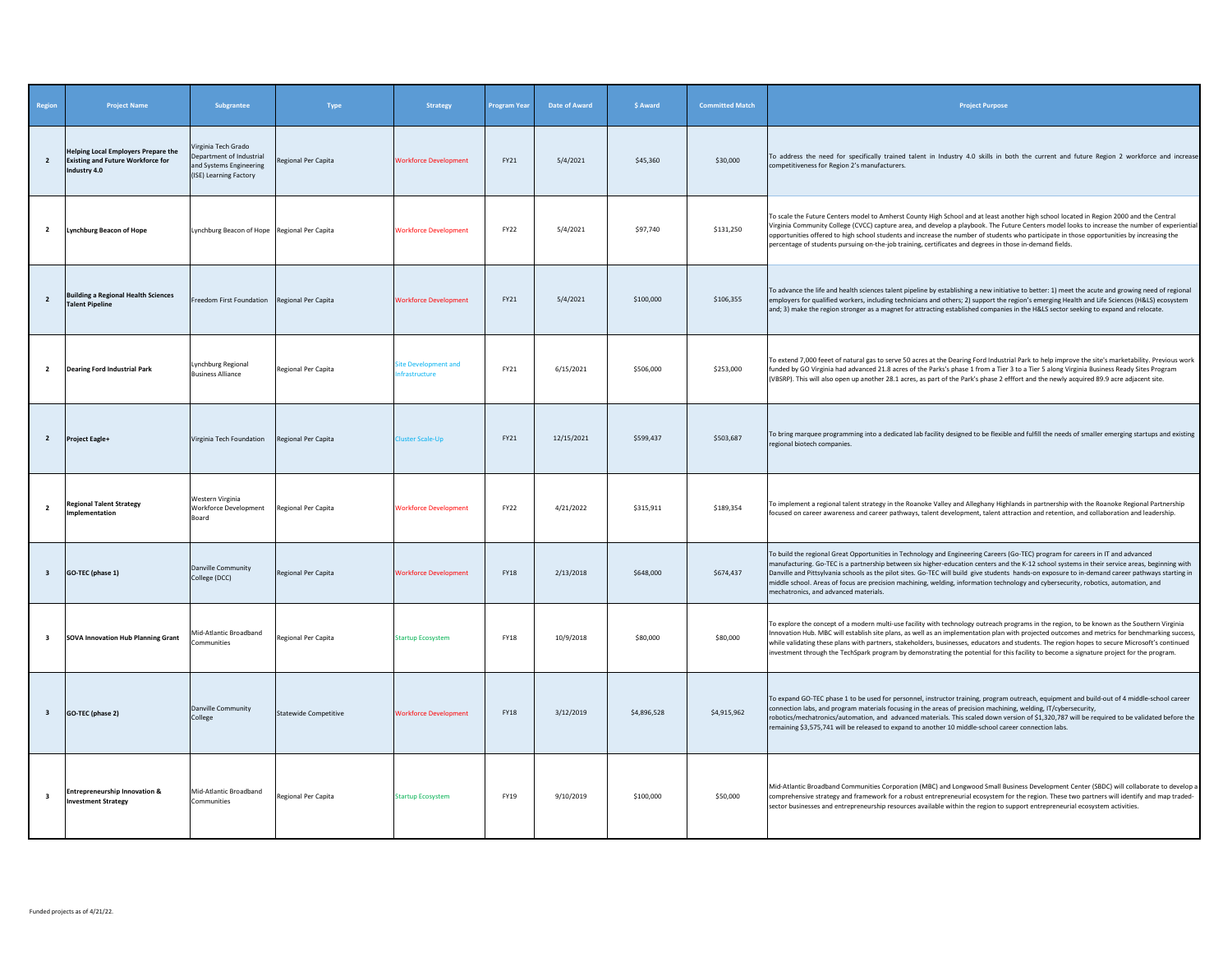| Region                  | <b>Project Name</b>                                                                                            | Subgrantee                                                                    | Type                  | <b>Strategy</b>                     | Program Year | <b>Date of Award</b> | \$ Award    | <b>Committed Match</b> | <b>Project Purpose</b>                                                                                                                                                                                                                                                                                                                                                                                                                                                               |
|-------------------------|----------------------------------------------------------------------------------------------------------------|-------------------------------------------------------------------------------|-----------------------|-------------------------------------|--------------|----------------------|-------------|------------------------|--------------------------------------------------------------------------------------------------------------------------------------------------------------------------------------------------------------------------------------------------------------------------------------------------------------------------------------------------------------------------------------------------------------------------------------------------------------------------------------|
| $\overline{\mathbf{3}}$ | <b>IALR Common Platform</b>                                                                                    | Institute of Advanced<br>Learning and Research                                | Regional Per Capita   | <b>Workforce Development</b>        | FY19         | 4/15/2020            | \$90,140    | \$121,960              | To increase students' participation in work-based learning experiences and maximize participation from employers in listing work-based learning<br>experiences such as job shadowing, internships, and apprenticeships and support development of career pathways in strategic sectors                                                                                                                                                                                               |
| 3                       | <b>Operation Last-Mile: Critical Drone</b><br><b>Delivery Testing</b>                                          | Virginia Growth Alliance                                                      | <b>Regional ERR</b>   | luster Scale-Up                     | <b>FY20</b>  | 4/15/2020            | \$75,000    | \$75,218               | To help with a short-term pilot project to test the efficacy of unmanned system delivery in a small urban environment in order to: 1) develop the<br>ability for unmanned system delivery of items (medical equipment/supplies) related to COVID-19 pandemic to locations that could be cut off due<br>to quarantine, and 2) to demonstrate that the particular site can be utilized by unmanned systems companies on a more routine basis to help<br>attract companies to the site. |
| $\overline{\mathbf{3}}$ | <b>Bridge to Recovery</b>                                                                                      | Southern Virginia Regional<br>Alliance and Virginia<br><b>Growth Alliance</b> | <b>Regional ERR</b>   | luster Scale-Up                     | FY20         | 6/23/2020            | \$925,000   | \$478,250              | To provide immediate and impactful support to businesses through the multiple recovery periods of the COVID-19 pandemic, bridge supply chain<br>needs of companies with service providers and ultimately, jumpstart the region's economic rebound.                                                                                                                                                                                                                                   |
| $\overline{\mathbf{3}}$ | <b>Broadband Middle Mile Expansion for</b><br><b>Economic Growth</b>                                           | Mid-Atlantic Broadband<br>Communities                                         | Regional Per Capita   | ite Development and<br>frastructure | FY19         | 7/15/2020            | \$100,000   | \$904,000              | To drive collaborative, cross-regional economic development through the the eventual development of 206 miles of Broadband. This portion of<br>the project will include engineering and design of the fiber infrastructure.                                                                                                                                                                                                                                                          |
| $\overline{\mathbf{3}}$ | SIH LOCED EII R3                                                                                               | <b>SOVA Innovation Hub</b><br>Corporation                                     | Regional Per Capita   | <b>itartup Ecosystem</b>            | <b>FY19</b>  | 3/16/2021            | \$449,000   | \$280,000              | To launch a two-year process of implementation of programs that align with the Region 3 Entrepreneurship and Innovation Investment Strategy<br>and prioritizes three of the EII strategies: Entrepreneurship training; Youth Entrepreneurship; and Capital Access.                                                                                                                                                                                                                   |
| 3                       | <b>ExperienceWorks</b>                                                                                         | Institute of Advanced<br>Learning and Research                                | Regional Per Capita   | <b>Workforce Development</b>        | FY20         | 9/23/2021            | \$515,628   | \$523,358              | To lead the ExperienceWorks initiative, a systems apporach that leverages GO Virginia Region 3 investments to connect students and young<br>adults to high-skill high-wage employment opportunities through a myriad of work-based learning opportunities.                                                                                                                                                                                                                           |
| $\overline{\mathbf{3}}$ | <b>Strengthening Southern Virginia's</b><br>Economy by Expanding the Inventory of<br><b>Shovel Ready Sites</b> | Institute of Advanced<br>Learning and Research                                | Regional Per Capita   | te Development and<br>frastructure  | FY21         | 9/23/2021            | \$1,534,900 | \$767,450              | To increase the number of shovel-ready sites in order to attract companies to invest capital and create jobs in the region.                                                                                                                                                                                                                                                                                                                                                          |
| 3                       | <b>Strategy and Roadmap for Growing the</b><br><b>Controlled Environmental Agriculture</b><br>(CEA) Sector     | nstitute of Advanced<br>Learning and Research                                 | Regional Per Capita   | luster Scale-Up                     | FY21         | 11/19/2021           | \$77,803    | \$38,543               | To develop a strategy and roadmap for supporting industry growth and workforce development for Controlled Environmental Agriculture (CEA)<br>n Region 3. The strategy and roadmap will include an analysis of this emerging and dynamic agribusiness sector, including industry and economi<br>growth potential, identifying and validating needed facilities and infrastructure, workforce development issues and opportunities, and applied<br>research assets.                    |
| $\overline{\mathbf{3}}$ | Project SEED - Innovation Hub at<br><b>Midtown Square</b>                                                      | Longwood University Real<br><b>Estate Foundation</b>                          | Regional Per Capita   | artup Ecosystem                     | FY22         | 12/15/2021           | \$674,304   | \$3,087,154            | To connect the community to local and regional resources for business and social entrepreneurship development by establishing an Innovation<br>Hub in Downtown Farmville                                                                                                                                                                                                                                                                                                             |
| 3                       | VGA Refresh/Restart: A Strategy for<br><b>Regional Economic Development</b><br>In Southern Virginia            | Virginia's Growth Alliance<br>(VGA)                                           | Regional Per Capita   | <b>Workforce Development</b>        | FY22         | 3/4/2022             | \$100,000   | \$51,000               | To build and strengthen the capacity of the regional economic development organization in the eastern subregion of GO Virginia Region 3.                                                                                                                                                                                                                                                                                                                                             |
| $\overline{\mathbf{3}}$ | <b>MBC Middle Mile Fiber Expansion</b><br>Project                                                              | Mid-Atlantic Broadband<br>Communities                                         | Statewide Competitive | te Development and<br>frastructure  | FY22         | 3/10/2022            | \$5,000,000 | \$6,000,000            | To extend middle mile open-access fiber optic infrastructure to critical business and industrial parks in Regions 3 and 4 that will increase the<br>marketability, reduce the future infrastructure extension costs, and provide a robust and diverse fiber connection that will enable private sector<br>telecom carriers to reach these economic development sites.                                                                                                                |
| $\overline{4}$          | <b>CCAM Pilot Program</b>                                                                                      | Commonwealth Center for<br><b>Advanced Manufacturing</b><br>(CCAM)            | Regional Per Capita   | <b>Workforce Development</b>        | <b>FY18</b>  | 2/13/2018            | \$430,000   | \$626,023              | To address the growing need for middle- and high-skilled advanced manufacturing workers through the implementation of two pilot training<br>programs which will be housed at the to-be-constructed CCAM Apprenticeship Academy. The pilot programs include a Mechatronics Workforce<br>Training Program and a Transitioning Military Program for Industrial Maintenance Mechanics.                                                                                                   |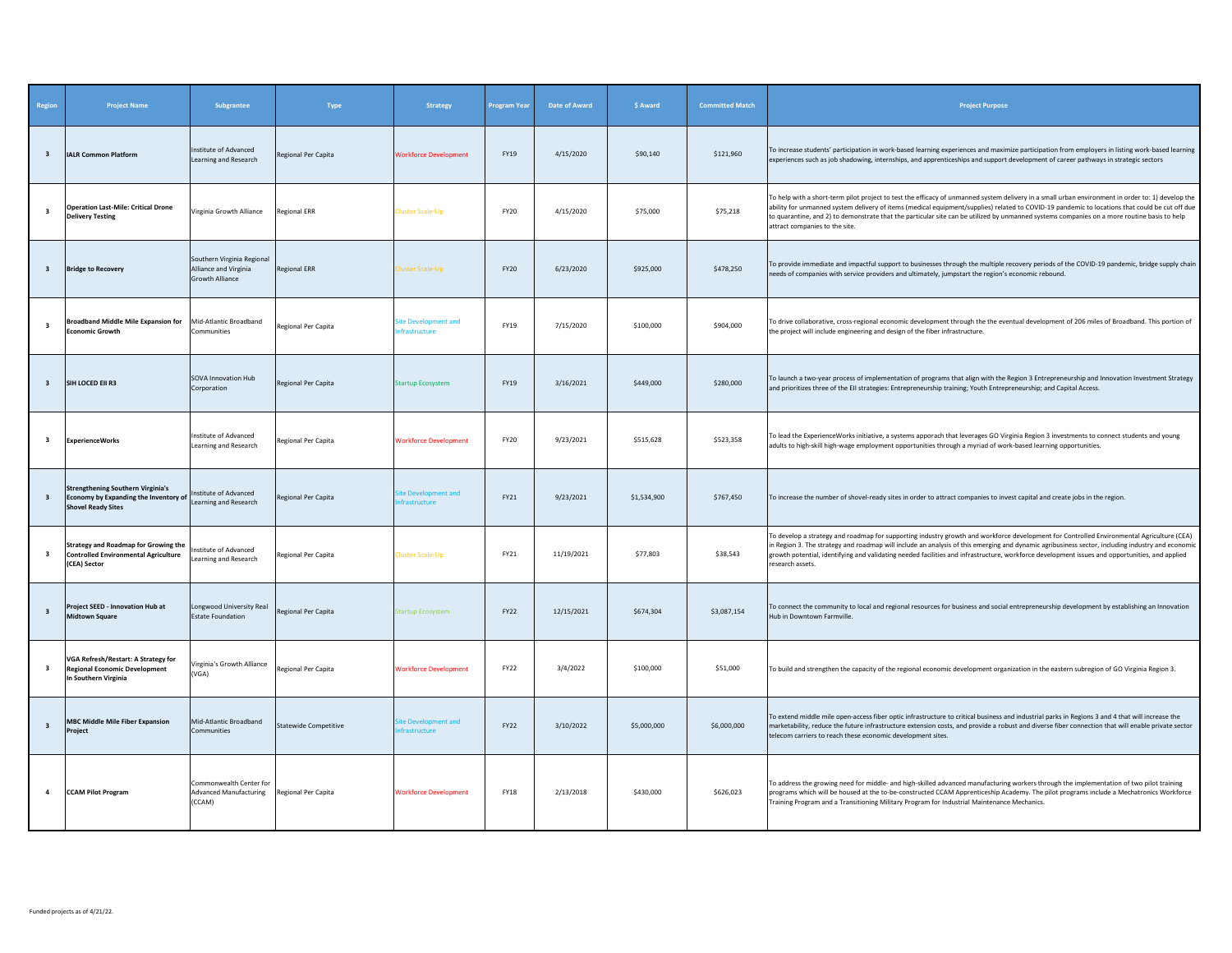| Region         | <b>Project Name</b>                                                            | Subgrantee                                                         | Type                         | <b>Strategy</b>                     | <b>Program Year</b> | <b>Date of Award</b> | \$ Award    | <b>Committed Match</b> | <b>Project Purpose</b>                                                                                                                                                                                                                                                                                                                                                                                                                                                                                                                                                                                                                                                                                                                                                                                                                                     |
|----------------|--------------------------------------------------------------------------------|--------------------------------------------------------------------|------------------------------|-------------------------------------|---------------------|----------------------|-------------|------------------------|------------------------------------------------------------------------------------------------------------------------------------------------------------------------------------------------------------------------------------------------------------------------------------------------------------------------------------------------------------------------------------------------------------------------------------------------------------------------------------------------------------------------------------------------------------------------------------------------------------------------------------------------------------------------------------------------------------------------------------------------------------------------------------------------------------------------------------------------------------|
| $\overline{a}$ | <b>Lighthouse U</b>                                                            | Virginia Biotechnology<br>Research Park dba<br>Lighthouse Labs     | Regional Per Capita          | <b>Startup Ecosystem</b>            | <b>FY18</b>         | 8/14/2018            | \$1,000,000 | \$1,298,563            | To expand the recently piloted Virginia Start-Up Spring Break and Pre-Accelerator programs through VCU. Lighthouse Labs will pilot the<br>Lighthouse U program, which will feature a series of events and training opportunities to prepare students to launch their own businesses after<br>graduation. As part of the collaboration, Lighthouse Labs will introduce a new summer cohort program for recent graduates of Virginia<br>universities that participated in Lighthouse U.                                                                                                                                                                                                                                                                                                                                                                      |
| $\overline{a}$ | <b>MaMaC Mega-Site Competitive</b>                                             | <b>MAMaC Regional Industrial</b><br>Facility Authority (RIFA)      | <b>Statewide Competitive</b> | ite Development and<br>frastructure | <b>FY18</b>         | 8/14/2018            | \$2,217,500 | \$3,262,175            | To advance the 1,600-acre certified mega-site to a Tier 4, by completing the engineering plans to upgrade the Greensville County Water and<br>Sewer Authority's Water Treatment Plant, constructing the gravity fed sewer system to the site and constructing the wetlands mitigation bank<br>that will be necessary to accommodate future development on the site.                                                                                                                                                                                                                                                                                                                                                                                                                                                                                        |
| $\overline{4}$ | Virginia's Gateway Region Site<br><b>Readiness</b>                             | Virginia's Growth Region<br>(VGR)                                  | Regional Per Capita          | te Development and<br>frastructure  | FY19                | 3/12/2019            | \$100,000   | \$119,757              | To evaluate a portfolio of 89 sites and work with an engineering firm to characterize each site according to the Virginia Business Ready Site<br>Program (VBSP) and to develop a plan for advancing site to Tier 4 characterization with cost estimates.                                                                                                                                                                                                                                                                                                                                                                                                                                                                                                                                                                                                   |
| $\overline{a}$ | <b>Activation Capital</b>                                                      | <b>Activation Capital</b>                                          | Regional Per Capita          | <b>Startup Ecosystem</b>            | <b>FY19</b>         | 6/24/2019            | \$100,000   | \$100,000              | To implement two efforts designed to advance the entrepreneurial ecosystem in Region 4. One effort will create, administer, and maintain a<br>learning platform for a resource guide to help serve the entrepreneurial ecosystem. The other effort will create a Small Business Innovation<br>Research (SBIR) assistance program to assist with grant writing and administration for potential applicants.                                                                                                                                                                                                                                                                                                                                                                                                                                                 |
| $\overline{4}$ | <b>CCAM Business Plan</b>                                                      | Commonwealth Center for<br><b>Advanced Manufacturing</b><br>(CCAM) | Regional Per Capita          | <b>Workforce Development</b>        | <b>FY19</b>         | 6/24/2019            | \$50,000    | \$50,500               | To develop a ready-to-implement plan for the Advanced Manufacturing Academy (AMA) with John Tyler Community College (Tyler). The plan will<br>1) increase high school to community college dual enrollment programs, 2) replicate Region 3's GO-TEC initiatives, 3) work to deliver more<br>opportunities with CCAM's university members, and 4) outline the financial and human resources assets required to support delivery of advanced<br>manufacturing educational services.                                                                                                                                                                                                                                                                                                                                                                          |
| 4              | <b>CampusRVA</b>                                                               | Southeastern Institute of<br>Research (SIR) and<br>ChamberRVA      | Regional Per Capita          | <b>Workforce Development</b>        | <b>FY18</b>         | 8/14/2018            | \$100,000   | \$105,000              | To develop the CampusRVA initiative, which will serve as a marketplace, both online and off-line, for internships and job openings to facilitate the<br>matching of employers with potential employees. Based on the successful CampusPhilly model, CampusRVA will promote the capital region as an<br>attractive place to live, work and play, supporting the region's goal of retaining Virginia's recent college graduates.                                                                                                                                                                                                                                                                                                                                                                                                                             |
| $\overline{a}$ | CampusRVA Phase 2                                                              | ChamberRVA                                                         | Regional Per Capita          | <b>Workforce Development</b>        | <b>FY19</b>         | 12/9/2019            | \$500,000   | \$500,000              | A follow-on implementation grant request to a previously funded GO Virginia project. This project is designed to help area employers fill high-<br>paying jobs with talent developed locally by 1) promoting the Richmond region as a good place for young professionals, 2) providing resources to<br>move and assimilate to the region, and 3) developing a job-matching platform. The program will be operated by Chamber RVA who runs a<br>number of related programs including YRichmond, an internship onboarding program and HYPE (Helping Young Professionals Engage).                                                                                                                                                                                                                                                                             |
| $\overline{a}$ | <b>Richard Bland College Aeronautics</b><br>Program                            | Richard Bland College of<br>William & Mary                         | Regional Per Capita          | <b>Workforce Development</b>        | <b>FY19</b>         | 12/9/2019            | \$50,000    | \$50,000               | To create a business plan to develop key partnerships and establish an Applied Associates Degree in Aeronautics with a stackable credential in<br>small Unmanned Aerial Systems (UAS). The certificate program will give students the necessary training and experience to sit for their Remote<br>Pilot License and be equipped to fill high demand jobs in the region in logistics and IT clusters.                                                                                                                                                                                                                                                                                                                                                                                                                                                      |
| $\overline{a}$ | <b>Rowanty Technical Center Logistics</b><br>Program                           | Rowanty Technical Center Regional Per Capita                       |                              | <b>Workforce Development</b>        | <b>FY19</b>         | 4/17/2020            | \$110.213   | \$110,213              | Various meetings have been held with interested parties to discuss the possibility of adding a logistics program to RTC, focusing on the<br>attainment of the Certified Logistics Assistant (CLA) and Certified Logistics Technician (CLT) certification. Investing in a Global Logistics Program at<br>RTC will result in long term and sustainable capacity to build a skilled workforce to meet the needs of the growing Logistics sector in the region,<br>as well as other industries for which supply chain management is mission-critical.                                                                                                                                                                                                                                                                                                          |
| $\overline{a}$ | Developing Region 4's Tech Talent<br>Pipeline                                  | Virginia Commmonwealth<br>University                               | Regional Per Capita          | <b>Workforce Development</b>        | <b>FY20</b>         | 4/17/2020            | \$100,000   | \$100,000              | To increase the capacity and output of the tech talent pipeline throughout the region. Alongside numerous partners throughout the Greater<br>Richmond area and the Virginia Gateway Region, VCU's College of Engineering will create a comprehensive plan to better align the region's<br>existing tech talent educational programs and help expand Region 4's tech talent pipeline to address needs now and in the future. Activities will<br>include: 1) cataloging and mapping the Region's existing digital economy workforce activities, 2) identifying specific opportunities to improve<br>alignment and close gaps, 3) developing proposals for expanded partnerships between industries, the region's school systems, community<br>colleges and universities and 4) creating strategies to facilitate innovation across the Tech Talent Pipeline. |
| $\overline{a}$ | <b>VCU Pharmaceutical and Chemical</b><br><b>Engineering Commercialization</b> | Virginia Commmonwealth<br>University College of<br>Engineering     | Regional Per Capita          | <b>Cluster Scale-Up</b>             | <b>FY20</b>         | 4/17/2020            | \$100,000   | \$100,000              | To develop a pharmaceutical engineering cluster that will drive commercialization, new business, and job growth. VCU College of Engineering<br>proposes to develop a comprehensive strategic plan to support the commercialization of a new pharmaceutical manufacturing technology and<br>develop a pharmaceutical engineering cluster in Region 4. The strategic plan will include a market analysis, workforce needs assessment,<br>communications strategy, and recommendations for commercialization applications.                                                                                                                                                                                                                                                                                                                                    |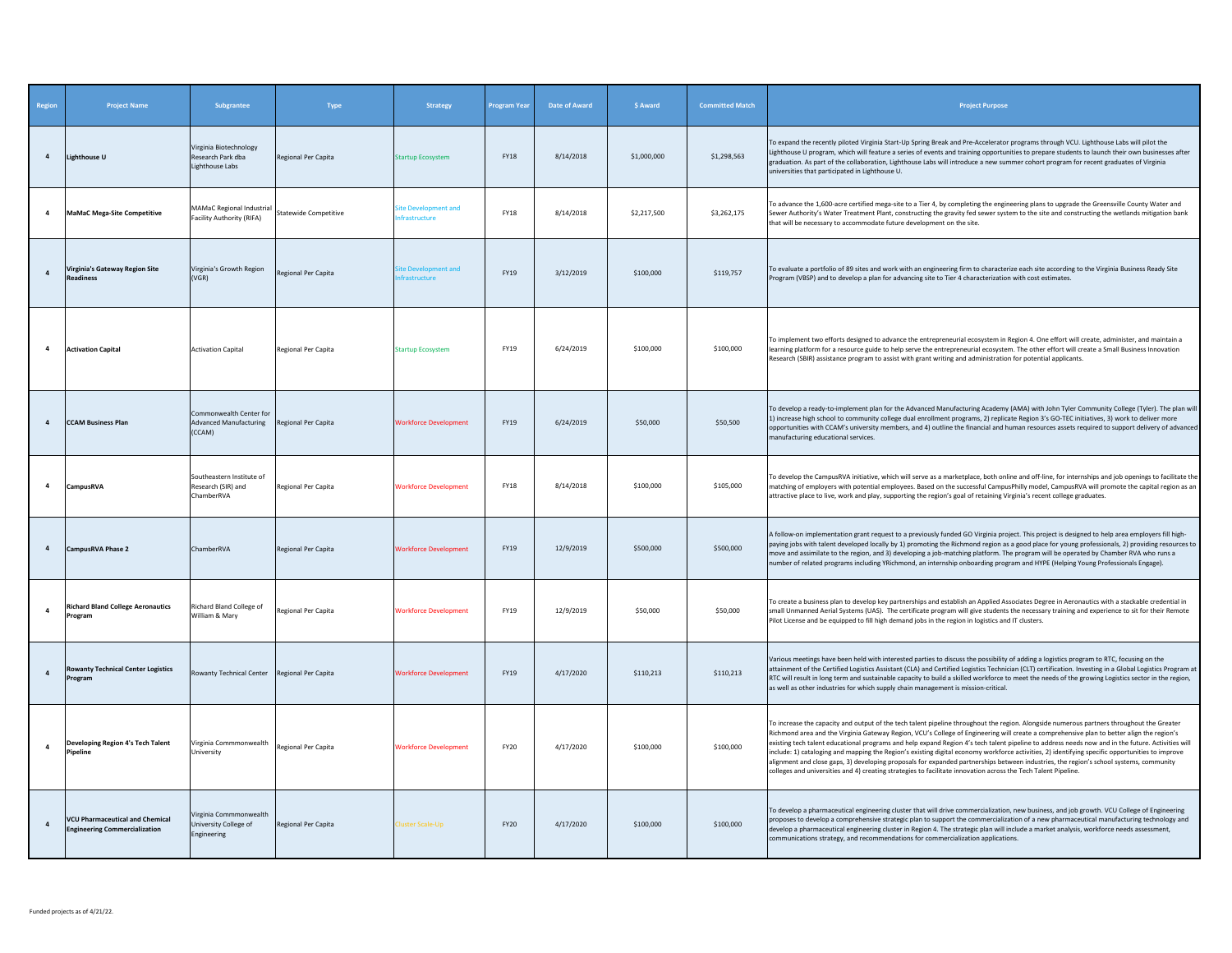| Region         | <b>Project Name</b>                                                                               | Subgrantee                                                                                                           | Type                | <b>Strategy</b>                    | Program Year | Date of Award | \$ Award    | <b>Committed Match</b> | <b>Project Purpose</b>                                                                                                                                                                                                                                                                                                                                                                                                                                                                                                                                                                                    |
|----------------|---------------------------------------------------------------------------------------------------|----------------------------------------------------------------------------------------------------------------------|---------------------|------------------------------------|--------------|---------------|-------------|------------------------|-----------------------------------------------------------------------------------------------------------------------------------------------------------------------------------------------------------------------------------------------------------------------------------------------------------------------------------------------------------------------------------------------------------------------------------------------------------------------------------------------------------------------------------------------------------------------------------------------------------|
| $\overline{4}$ | Demand+Supply=Success: Virtual<br><b>Connections for Businesses and</b><br>Jobseekers             | Reynolds Community<br><b>College Educational</b><br>Foundation                                                       | <b>Regional ERR</b> | <b>Workforce Development</b>       | <b>FY20</b>  | 5/28/2020     | \$80,600    | \$150,000              | To get those who are unemployed due to COVID-19 back to work and improve the connection between job seekers and businesses who have<br>open jobs.                                                                                                                                                                                                                                                                                                                                                                                                                                                         |
| $\overline{4}$ | ForwardRVA                                                                                        | ChamberRVA                                                                                                           | <b>Regional ERR</b> | luster Scale-Up                    | <b>FY20</b>  | 5/28/2020     | \$100,000   | \$240,000              | To support small businesses with reopening and recovery phases of COVID-19 with an emphasis on employee safety and building consumer<br>confidence.                                                                                                                                                                                                                                                                                                                                                                                                                                                       |
| $\overline{4}$ | <b>Idea Factory</b>                                                                               | StartupVA                                                                                                            | <b>Regional ERR</b> | <b>Startup Ecosystem</b>           | <b>FY20</b>  | 6/4/2020      | \$50,000    | \$25,000               | To create new businesses and jobs through the support of aspiring entrepreneurs, including those who are currently out of work due to COVID-<br>19.                                                                                                                                                                                                                                                                                                                                                                                                                                                       |
| $\overline{4}$ | Virginia Virtual Workforce                                                                        | Old Dominion University<br>Virginia Modeling, Analysis Statewide Competitive<br>and Simulation Center<br>(ODU-VMASC) |                     | <b>Workforce Development</b>       | FY21         | 9/22/2020     | \$1,500,000 | \$1,500,000            | To identify "common pain points" for Virginia manufacturers, to implement solution-based training programs into college and dual enrollment<br>degrees using Augmented Reality/Virtual Reality and simulation to target 5,000 students, and engage manufacturers in using their content<br>instruction and Virginia Virtual Workforce to design and develop state-of the art training. This project builds on the previously funded COVA MAP<br>project (\$1,532,500 awarded Oct 2019) which focused on maritime and shipbuilding and used the interactive training framework developed by<br>ODU (FAST). |
| $\overline{4}$ | <b>Capital Region SBDC Launch</b>                                                                 | Virginia Community Capital Regional ERR                                                                              |                     | <b>Cluster Scale-Up</b>            | <b>FY20</b>  | 9/28/2020     | \$30,500    | \$102,551              | To fill a gap in the Greater Richmond region's entrepreneurial ecosystem and provide key resources to small businesses to help grow and sustain<br>their operations during the COVID-19 crisis. to establish the Greater Richmond Small Business Development Center (GRVA SBDC) to serve the<br>Greater Richmond area.                                                                                                                                                                                                                                                                                    |
| $\overline{4}$ | <b>Engineering Interns + Manufacturers=</b><br><b>Success Squared (S2)</b>                        | Virginia State University<br>(VSU)                                                                                   | <b>Regional ERR</b> | <b>Workforce Development</b>       | <b>FY20</b>  | 10/29/2020    | \$39,200    | \$19,600               | To support manufacturers as a response to economic downturn due to COVID-19 and create internships to develop engineering and<br>manufacturing talent pipeline.                                                                                                                                                                                                                                                                                                                                                                                                                                           |
| $\overline{a}$ | Virginia Bio-Connect                                                                              | Virginia Biotech Association Statewide Competitive                                                                   |                     | <b>Cluster Scale-Up</b>            | FY21         | 12/7/2020     | \$1,599,653 | \$1,599,653            | VA Bio-Connect will support the formation of four new BioHubs and connect all regional BioHubs across the state to share best practices, elevate<br>workforce development, share resources, and provide mentorship.                                                                                                                                                                                                                                                                                                                                                                                       |
| $\overline{a}$ | FAME                                                                                              | CCAM                                                                                                                 | Regional Per Capita | <b>Workforce Development</b>       | <b>FY20</b>  | 3/16/2021     | \$613,000   | \$309,046              | to establish a Federation for Advanced Manufacturing Education (FAME) Virginia chapter and launch a FAME Advanced Manufacturing Technician<br>(AMT) program, which includes earning an associate degree, hand-on work experience with an employer, and a reinforcement of skills needed<br>for a manufacturing career.                                                                                                                                                                                                                                                                                    |
| 4              | Virginia Restaurant and Hotel<br><b>Workforce COVID Recovery and</b><br><b>Upskilling Program</b> | VRLTA                                                                                                                | <b>Regional ERR</b> | <b>Workforce Development</b>       | <b>FY20</b>  | 3/16/2021     | \$132,500   | \$80,000               | To support and upskill un/underemployed workers with free COVID-related and skills training to help businesses succeed by ensuring employees<br>are well trained and able to address COVID-related issues, while allowing the sectors to rebound more quickly and to further develop an industry-<br>specific job board to match out-of-work employees to employers.                                                                                                                                                                                                                                      |
| $\overline{4}$ | <b>VGR Sites</b>                                                                                  | Virginia's Gateway Region Regional Per Capita                                                                        |                     | te Development and<br>frastructure | <b>FY20</b>  | 6/15/2021     | \$1,634,407 | \$988,417              | To elevate 15 sites totaling 1,652 acres in Region 4 to Tier 4 on the VEDP Site Characterization scale by completing all due diligence work<br>associated with the sites.                                                                                                                                                                                                                                                                                                                                                                                                                                 |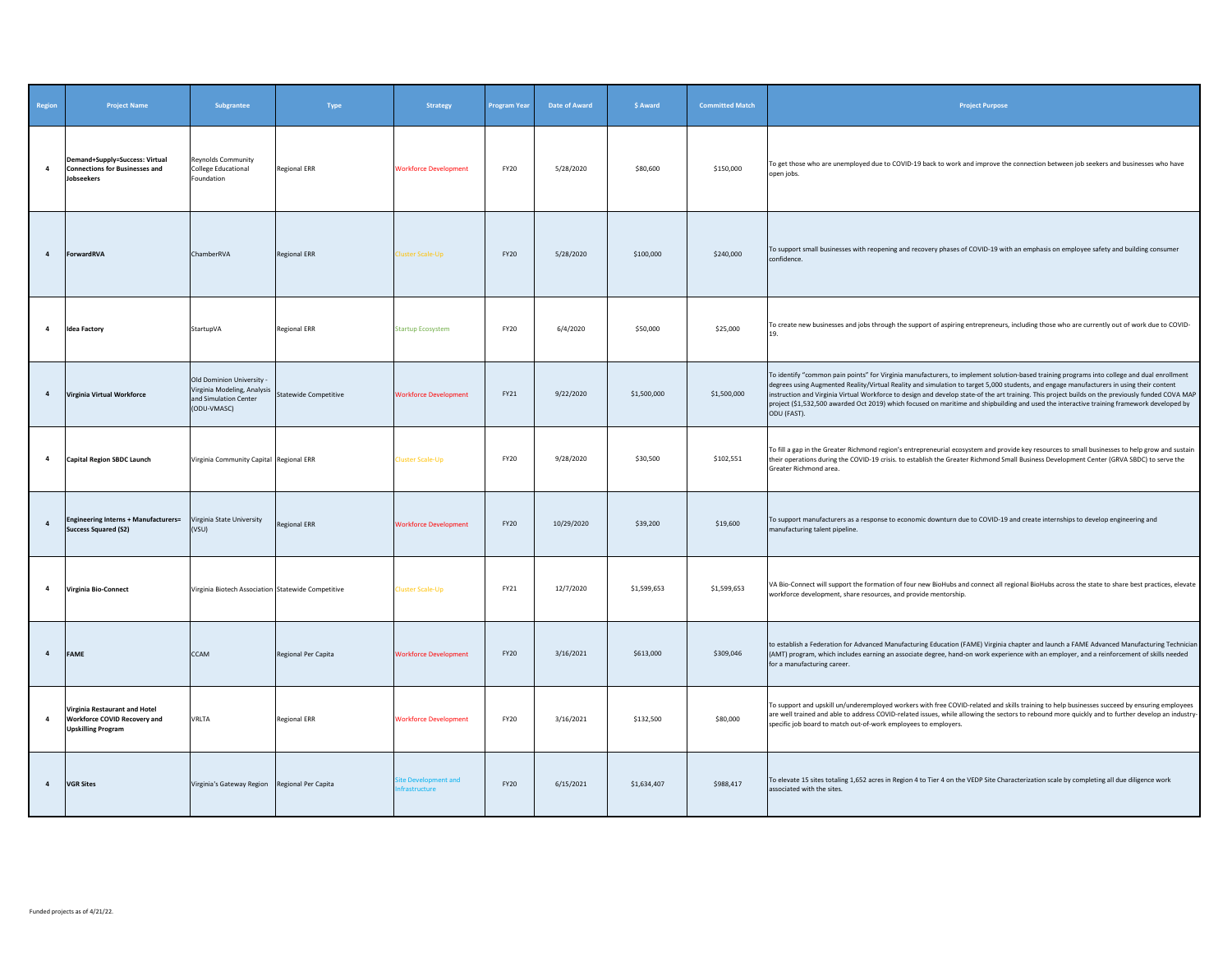| Region         | <b>Project Name</b>                                                                  | Subgrantee                                                                                     | Type                | Strategy                                     | Program Year | Date of Award | \$ Award    | <b>Committed Match</b> | <b>Project Purpose</b>                                                                                                                                                                                                                                                                                                                                                                                                                                             |
|----------------|--------------------------------------------------------------------------------------|------------------------------------------------------------------------------------------------|---------------------|----------------------------------------------|--------------|---------------|-------------|------------------------|--------------------------------------------------------------------------------------------------------------------------------------------------------------------------------------------------------------------------------------------------------------------------------------------------------------------------------------------------------------------------------------------------------------------------------------------------------------------|
| $\overline{a}$ | <b>Sussex County Water Study</b>                                                     | Virginia's Gateway Region Regional Per Capita                                                  |                     | Site Development and<br><b>nfrastructure</b> | FY21         | 4/15/2021     | \$96,000    | \$49,000               | To support the marketability of the Sussex County mega site and overcome the barrier of lacking water capacity to serve the mega site.                                                                                                                                                                                                                                                                                                                             |
| $\overline{4}$ | <b>VSU Minority Small Business Launch</b><br>Center                                  | Virginia State University<br>(VSU)                                                             | Regional Per Capita | <b>Startup Ecosystem</b>                     | <b>FY20</b>  | 6/15/2021     | \$453,000   | \$228,500              | To increase the number of scalable minority enterprises that contribute to Region 4's economy by creating a Minority Small Business Launch<br>Center that provides a comprehensive suite of entrepreneurship-facilitating and supportive services.                                                                                                                                                                                                                 |
| $\overline{4}$ | Lighthouse Labs Alumni Program                                                       | Lighthouse Labs                                                                                | Regional Per Capita | <b>Startup Ecosystem</b>                     | FY21         | 9/23/2021     | \$429,000   | \$234,510              | To provide an additional 9 months of support to alumni of the pre-seed accelerator program for early stage companies with high growth<br>notential.                                                                                                                                                                                                                                                                                                                |
| $\overline{a}$ | <b>Pharmaceutical Manufacturing Cluster</b><br>Scaleup                               | <b>Activation Capital</b>                                                                      | Regional Per Capita | Cluster Scale-Up                             | FY21         | 9/23/2021     | \$1,400,000 | \$702,480              | To accelerate the growth of the emerging Pharmaceutical Manufacturing cluster for Region 4 and to become an international leader in advanced<br>pharmaceutical manufacturing and R&D, thus grow high-paying jobs, recruitment and expansion of companies and investment in high tech<br>tradeable sector activity.                                                                                                                                                 |
| $\overline{a}$ | <b>New Kent County/RCC Welding</b><br>Program                                        | New Kent County                                                                                | Regional ERR        | <b>Workforce Development</b>                 | <b>FY20</b>  | 9/23/2021     | \$300,000   | \$150,000              | To train and develop a pipeline of welders, meeting a critical and growing need in the area.                                                                                                                                                                                                                                                                                                                                                                       |
| $\overline{a}$ | <b>Growing the Pipeline: Expanding Early</b><br><b>State Entrepreneurial Support</b> | StartupVA                                                                                      | <b>Regional ERR</b> | Startup Ecosystem                            | <b>FY20</b>  | 12/15/2021    | \$250,000   | \$125,000              | To support the entrepreneurial rise created by the pandemic to cultivate and expand the pool of early-stage startups in Region 4.                                                                                                                                                                                                                                                                                                                                  |
| $\overline{a}$ | <b>Building a Pharmaceutical</b><br><b>Manufacturing Talent Pipeline</b>             | John Tyler Community<br>College                                                                | Regional Per Capita | <b>Workforce Development</b>                 | FY22         | 3/10/2022     | \$482,330   | \$246,160              | To meet the emerging advanced pharmaceutical manufacturing sector's workforce demands and grow a diverse regional pipeline of skilled<br>advanced pharmaceutical manufacturing technicians.                                                                                                                                                                                                                                                                        |
| $\overline{4}$ | <b>Activation Capital REI for Region 4</b>                                           | <b>Activation Capital</b>                                                                      | Regional Per Capita | <b>itartup Ecosystem</b>                     | FY22         | 4/21/2022     | \$300,000   | \$150,000              | To develop a strategy for defining and implementing recommendations to further grow the Region 4 entrepreneurial ecosystem.                                                                                                                                                                                                                                                                                                                                        |
| 5              | Virginia Cyber Alliance (Prev. known as<br>HR Cyber CoLab) Year 1                    | Old Dominion University<br>Virginia Modeling, Analysis<br>and Simulation Center<br>(ODU-VMASC) | Regional Per Capita | <b>Workforce Development</b>                 | <b>FY18</b>  | 12/12/2017    | \$642,713   | \$750,100              | To develop a highly advanced collaboration hub at Old Dominion University's Tri-Cities Campus. The Virginia Cyber Alliance will consist of online<br>platforms, industry partnerships, a virtual demonstration environment for cybersecurity analysis modules and a work-based learning initiative for<br>transitioning military and recent graduates to intern with firms that specialize in cybersecurity, data analytics and unmanned systems and<br>aerospace. |
| 5              | Virginia Digital Shipbuilding Year 1                                                 | Old Dominion University<br>Virginia Modeling, Analysis<br>and Simulation Center<br>(ODU-VMASC) | Regional Per Capita | <b>Workforce Development</b>                 | <b>FY18</b>  | 12/12/2017    | \$647,540   | \$1,877,000            | To create a regional and statewide program curriculum and co-lab facility to train approximately 8,500 current and future workers to work in the<br>new digital manufacturing environment. The project will support Hampton Roads' existing advanced manufacturing and shipbuilding clusters,<br>with impacts to the supply-chain throughout the Commonwealth.                                                                                                     |
| 5              | 757 Seed Fund                                                                        | 757 Seed Fund                                                                                  | Regional Per Capita | <b>Startup Ecosystem</b>                     | <b>FY18</b>  | 2/13/2018     | \$140,000   | \$256,000              | To establish the administrative structure to provide seed-stage investments to Virginia's most compelling innovation-based, high-growth<br>companies. The creation of a new seed fund to complement the work of the 757 Angels will help build the critical mass of quality, investable<br>companies necessary to establish an innovation economy in the Hampton Roads region.                                                                                     |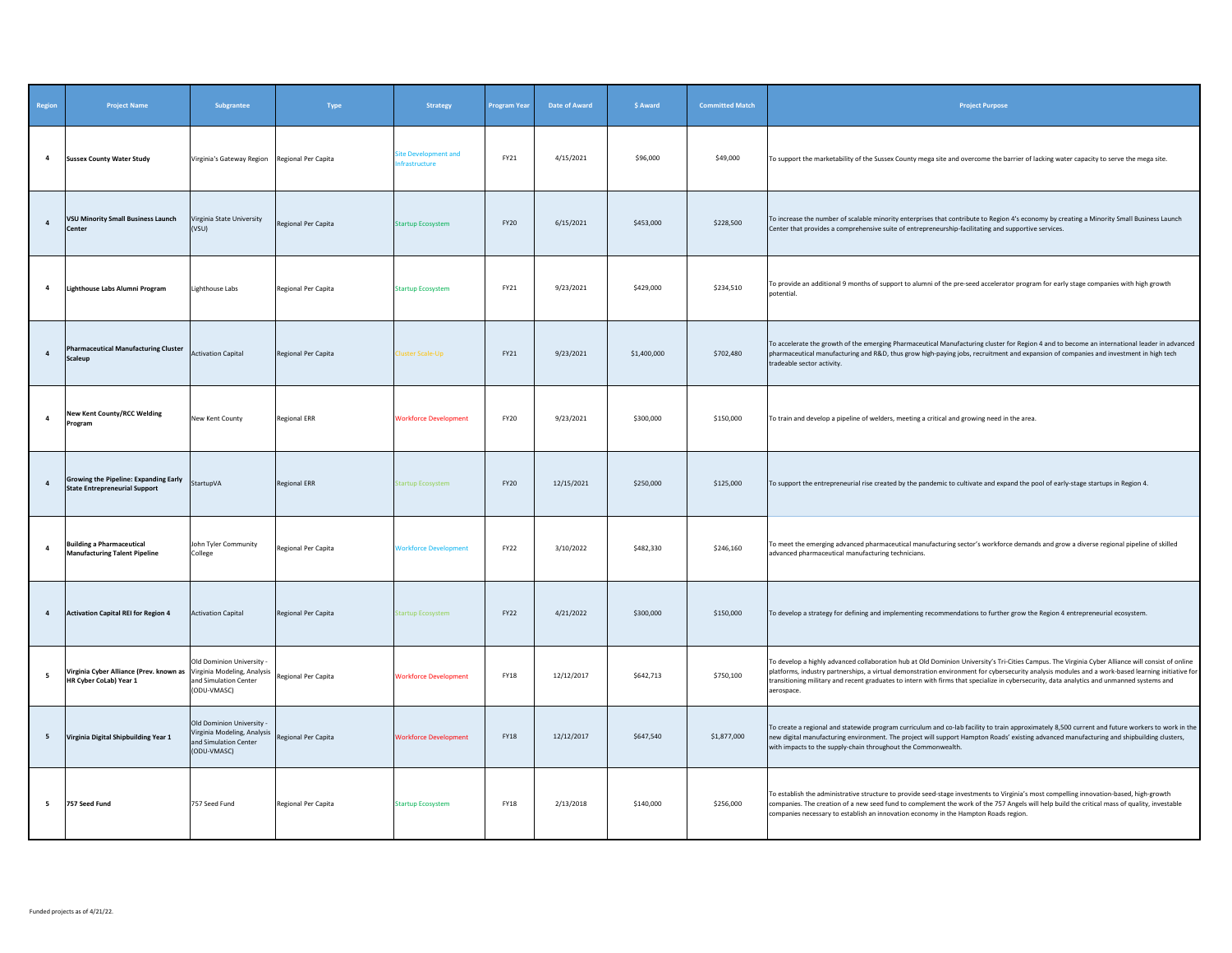| Region          | <b>Project Name</b>                                                                      | Subgrantee                                                                                       | Type                | <b>Strategy</b>                      | Program Year | <b>Date of Award</b> | \$ Award    | <b>Committed Match</b> | <b>Project Purpose</b>                                                                                                                                                                                                                                                                                                                                                                                                                                                                                                                                                                                                                                                                  |
|-----------------|------------------------------------------------------------------------------------------|--------------------------------------------------------------------------------------------------|---------------------|--------------------------------------|--------------|----------------------|-------------|------------------------|-----------------------------------------------------------------------------------------------------------------------------------------------------------------------------------------------------------------------------------------------------------------------------------------------------------------------------------------------------------------------------------------------------------------------------------------------------------------------------------------------------------------------------------------------------------------------------------------------------------------------------------------------------------------------------------------|
| $5\overline{5}$ | <b>Kings Creek Commerce Center</b>                                                       | Virginia Peninsula Chamber<br>Foundation                                                         | Regional Per Capita | lite Development and<br>frastructure | <b>FY18</b>  | 2/13/2018            | \$150,000   | \$150,000              | To facilitate the initial steps needed to establish a regional unmanned systems facility on state-owned surplus land in York County. The new<br>facility will provide an open area and infrastructure for use by public institutions, private companies and individuals to develop, test and<br>demonstrate unmanned systems. The goal of this first phase would be to establish a new RIFA governance structure for cost and revenue sharing<br>and to prepare architecture and engineering plans for development of site infrastructure.                                                                                                                                              |
| 5               | Virginia Digital Shipbuilding: Year 2                                                    | Old Dominion University -<br>Virginia Modeling, Analysis<br>and Simulation Center<br>(ODU-VMASC) | Regional Per Capita | <b>Workforce Development</b>         | <b>FY18</b>  | 12/11/2018           | \$647,540   | \$1,877,000            | To create a regional and statewide program curriculum and co-lab facility to train approximately 8,500 current and future workers to work in the<br>new digital manufacturing environment. The project will support Hampton Roads' existing advanced manufacturing and shipbuilding clusters,<br>with impacts to the supply-chain throughout the Commonwealth.                                                                                                                                                                                                                                                                                                                          |
| 5               | Virginia Cyber Alliance Year 2                                                           | Old Dominion University -<br>Virginia Modeling, Analysis<br>and Simulation Center<br>(ODU-VMASC) | Regional Per Capita | <b>Workforce Development</b>         | FY19         | 12/11/2018           | \$642,713   | \$750,100              | To develop a highly advanced collaboration hub at Old Dominion University's Tri-Cities Campus. The Virginia Cyber Alliance will consist of online<br>platforms, industry partnerships, a virtual demonstration environment for cybersecurity analysis modules and a work-based learning initiative for<br>transitioning military and recent graduates to intern with firms that specialize in cybersecurity, data analytics and unmanned systems and<br>aerospace.                                                                                                                                                                                                                      |
| - 5             | 757 Angel Network                                                                        | 757 Angels                                                                                       | Regional Per Capita | <b>Startup Ecosystem</b>             | FY19         | 3/12/2019            | \$240,000   | \$479,000              | To expand efforts to connect the most promising startup and early stage companies to smart growth capital, and to sustain and expand the<br>organizational capacity through the hire of a program director. 757 Angels is the first centralized source of angel seed stage capital in Hampton<br>Roads, with 120 members and \$40M deployed in Virginia companies to date.                                                                                                                                                                                                                                                                                                              |
| 5               | <b>Accomack-Northampton Sewer and</b><br><b>Sites Study</b>                              | Accomack-Northampton<br><b>Planning District</b><br>Commission (ANPDC)                           | Regional Per Capita | ite Development and<br>frastructure  | FY19         | 3/12/2019            | \$65,000    | \$65,000               | To conduct a two-phased approach to 1) complete the Eastern Shore Main Force Sewer Transmission Line study and 2) evaluate 25+ acre sites<br>with the AAPDC footprint. The sewer line study will help the Eastern Shore increase it sewer capacity and enable it to meet the minimum<br>infrastructure requirements to become eligible for the Virginia Business Ready Site Program (VBRSP). AAPDC will inventory and identify sites to<br>be characterized through an engineering firm.                                                                                                                                                                                                |
| 5               | <b>Hampton Roads Coalition for Talent</b><br>Development                                 | Hampton Roads Workforce<br>Council                                                               | Regional Per Capita | <b>Workforce Development</b>         | FY19         | 3/12/2019            | \$99,705    | \$100,000              | To partner with the Hampton Roads Workforce Foundation and the Greater Peninsula Workforce Board to enable the systematic collaboration,<br>nvolvement, and investment of the major partners in talent development. Will allow for a new senior-level position to establish implementation<br>and communication plans, and to convene senior business leaders and regional workforce providers to identify and address regional needs in real<br>time.                                                                                                                                                                                                                                  |
| 5               | The GIG                                                                                  | Eastern Shore Foundation                                                                         | Regional Per Capita | <b>Startup Ecosystem</b>             | <b>FY19</b>  | 9/10/2019            | \$85,117    | \$115,728              | The Eastern Shore Foundation will develop a pilot program to help create a model for a rural entrepreneurial ecosystem along the Eastern Shore.<br>The project will provide a "Hot Desk" coworker startup business space and a Maker Space that will provide training/certifications in<br>woodworking, metalworking, welding, 3D CAD modeling, and 3D printing at a facility in the Town of Exmore.                                                                                                                                                                                                                                                                                    |
| 5               | Coastal Virginia Maritime Advancement Virginia Modeling, Analysis<br>Programs (COVA MAP) | Old Dominion University -<br>and Simulation Center<br>(ODU-VMASC)                                | Regional Per Capita | <b>Workforce Development</b>         | FY19         | 12/9/2019            | \$1,532,500 | \$1,636,500            | To engage industry partners and prospective students, identify workforce gaps, and develop an innovative and new framework (smart mobile<br>devices) for delivering cutting-edge curriculum to support the maritime industry. They will work with the existing network of maritime program<br>providers and focus on gaps identified through prior research, with a focus on emergent technologies. The overall goal of the initiative is to<br>position Hampton Roads as a global leader in the maritime industry and increase the number of skilled workers.                                                                                                                          |
| 5               | <b>REI: 757</b>                                                                          | 757 Accelerate                                                                                   | Regional Per Capita | <b>Startup Ecosystem</b>             | <b>FY20</b>  | 12/9/2019            | \$266,667   | \$133,333              | 757 Accelerate, in partnership with 757 Angels and E&M Consulting, will convene key stakeholders to conduct a gap analysis, develop best<br>practices, and incorporate existing Situational Analysis and TEConomy recommendations to develop a comprehensive plan for the Region 5<br>entrepreneurial ecosystem. In addition, they will create a long-term financial plan for the prioritized implementation activities for Region 5.                                                                                                                                                                                                                                                   |
| 5               | Campus757                                                                                | Hampton Roads Workforce Regional Per Capita<br>Council                                           |                     | <b>Workforce Development</b>         | FY20         | 3/17/2020            | \$95,838    | \$96,500               | To develop a Campus757 business plan and an online and offline platform to connect local job seekers with regional employers, using the<br>previously funded CampusRVA project as a model for Region 5. This will help identify region wide gaps in the workforce and develop plans with<br>partners to close those gaps. The Hampton Roads Workforce Council will develop a Campus757 business plan and an online and offline platform<br>to connect local job seekers with regional employers, using the previous funded CampusRVA project as a model for Region 5. This will help<br>identify region wide gaps in the workforce and develop plans with partners to close those gaps. |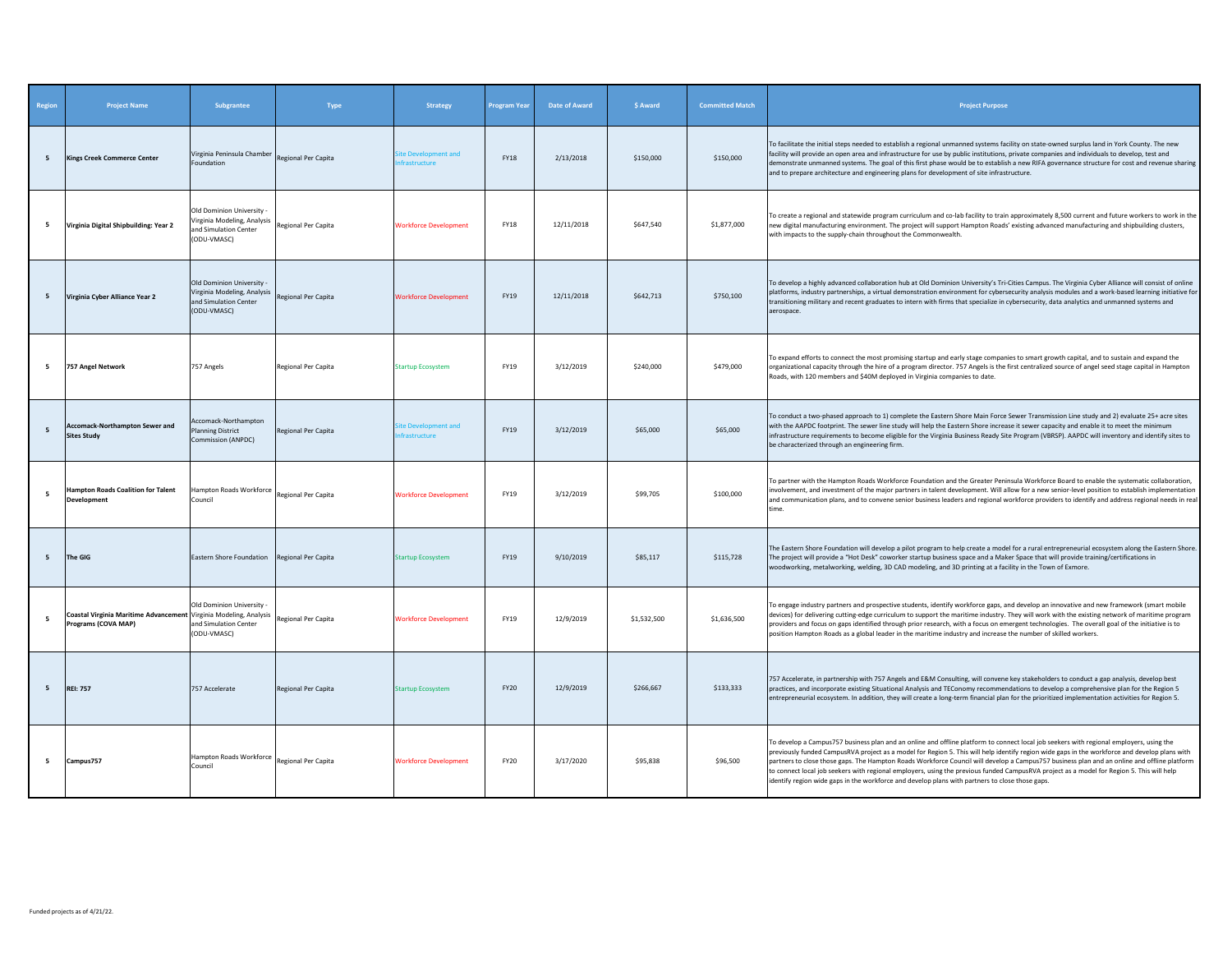| Region      | <b>Project Name</b>                                                                                            | Subgrantee                                             | Type                | Strategy                          | Program Year | Date of Award | \$ Award    | <b>Committed Match</b> | <b>Project Purpose</b>                                                                                                                                                                                                                                                                                                                                                                                                                                                                                                                                                                                                                                                                                                                                                                                                                                                                                           |
|-------------|----------------------------------------------------------------------------------------------------------------|--------------------------------------------------------|---------------------|-----------------------------------|--------------|---------------|-------------|------------------------|------------------------------------------------------------------------------------------------------------------------------------------------------------------------------------------------------------------------------------------------------------------------------------------------------------------------------------------------------------------------------------------------------------------------------------------------------------------------------------------------------------------------------------------------------------------------------------------------------------------------------------------------------------------------------------------------------------------------------------------------------------------------------------------------------------------------------------------------------------------------------------------------------------------|
| 5           | Eastern Shore of Virginia Hydro Drone<br><b>Near Shore Shallow Water</b><br><b>Bayrhymetric Survey Program</b> | Eastern Shore Foundation                               | Regional Per Capita | luster Scale-Up                   | <b>FY20</b>  | 5/12/2020     | \$99,300    | \$92,680               | To lay the foundation to how coastal Virginia can generate an accurate database to inform marine based economic development opportunities<br>and educational and training needs for the region.                                                                                                                                                                                                                                                                                                                                                                                                                                                                                                                                                                                                                                                                                                                  |
| - 5         | 757 Recovery and Resilience Action<br><b>Framework</b>                                                         | Hampton Roads Alliance                                 | <b>Regional ERR</b> | Cluster Scale-Up                  | FY20         | 6/3/2020      | \$100,000   | \$100,000              | To form 10 Action Framework Committees to 1) formulate and share information that helps restore fully business operations; 2) identify the<br>future challenges and opportunities for their respective industries; and 3) create a concise plan that will help accelerate the region's long-term<br>rebound. All committee work will be shared and metrics will be tracked through the 757recovery.com online platform.                                                                                                                                                                                                                                                                                                                                                                                                                                                                                          |
| -5          | Offshore Wind Supply Chain Hub<br><b>Development Program</b>                                                   | Hampton Roads Economic<br><b>Development Alliance</b>  | Regional Per Capita | luster Scale-Up                   | FY20         | 6/23/2020     | \$529,788   | \$290,840              | To build an Offshore Wind (OSW) supply chain by targeting and attracting suppliers to relocate to the region.                                                                                                                                                                                                                                                                                                                                                                                                                                                                                                                                                                                                                                                                                                                                                                                                    |
| 5           | <b>Greater Williamsburg Target Industry</b><br><b>Sector Analysis</b>                                          | Greater Williamsburg<br>Partnership                    | Regional Per Capita | Cluster Scale-Up                  | FY20         | 7/31/2020     | \$36,375    | \$18,244               | To update their industry cluster analysis last completed in 2016. As a region that heavily relies on the hospitality and tourism industry, the region<br>has been hit hard by the COVID-19 epidemic with double-digit unemployment levels. Updating the industry cluster analysis will allow the region<br>to develop an implementable business development strategy and marketing plan                                                                                                                                                                                                                                                                                                                                                                                                                                                                                                                          |
| 5           | <b>Hampton Roads Economic</b><br>Development Sites Readiness Program                                           | Hampton Roads Planning<br><b>District Commission</b>   | Regional Per Capita | te Development and<br>rastructure | <b>FY20</b>  | 9/22/2020     | \$1,122,240 | \$8,056,960            | To advance a portfolio of three existing sites along the Virginia Business Readiness Scale to a Tier IV. The due diligence work will advance a total<br>of 495 acres to a Tier IV, located in Isle of Wright, Newport News, and Virginia Beach.                                                                                                                                                                                                                                                                                                                                                                                                                                                                                                                                                                                                                                                                  |
| 5           | <b>Hampton Roads Workforce Council</b><br><b>Talent Pipeline Implmentation Project</b>                         | Hampton Roads Workforce Regional Per Capita<br>Council |                     | <b>Workforce Development</b>      | <b>FY20</b>  | 9/22/2020     | \$663,696   | \$332,000              | To generate a targeted talent pipeline for the maritime industry in Hampton Roads. HRWC's approach includes the following elements: extensive<br>employer engagement, aligning higher education curriculum and mandatory job requirements, on the job and incumbent worker training,<br>regional apprenticeships, military/veteran outreach, college student engagement and graduate retention, talent portal development, soft skills<br>development, a workforce development alliance among local community colleges and out of market talent recruitment.                                                                                                                                                                                                                                                                                                                                                     |
| 5           | <b>Virginia Virtual Maritime Trades</b><br><b>Training (VVMTT)</b>                                             | Virginia Ship Repair<br>Foundation                     | <b>Regional ERR</b> | <b>Workforce Development</b>      | <b>FY20</b>  | 10/19/2020    | \$100,000   | \$200,000              | To address the strong training demand by investing in virtual at four locations - Tidewater Community College, Thomas Nelson Community<br>College, Paul D Camp Community College, and the Apprentice School to assist those currently unemployed and backfill the workers removed in<br>the high-risk categories forced to take a leave of absence in the shipbuilding and ship repair industry. The addition to these virtual and simulated<br>components to existing trades training program will address the current need by allowing greater social distancing among trainees and minimize<br>touch points on manufacturing equipment or training mockup structures. The simulations will put students in realistic jobs settings where they<br>can have work scenarios replicated in a safe environment without the risk of injury, damage to equipment, loss of materials, or exposure to the<br>pandemic. |
| 5           | <b>Regional Robotics Innovation Hub</b><br>Study                                                               | Hampton Roads Alliance                                 | Regional Per Capita | Cluster Scale-Up                  | FY21         | 10/19/2020    | \$73,000    | \$38,000               | To develop a feasibility analysis and action plan for a Regional Robotics Innovation Hub based in Hampton Roads to accelerate and interconnect<br>technology innovation in robotics, machine learning, advanced manufacturing, virtual reality, and artificial intelligence in Hampton Roads in order<br>to advance autonomous systems research and development, manufacturing, digital shipbuilding and repair, distribution and logistics, water<br>technologies, modeling and simulation, and other target industries.                                                                                                                                                                                                                                                                                                                                                                                        |
| 5           | <b>RVA-757 Connects</b>                                                                                        | RVA-757 Connects                                       | Regional Per Capita | <b>Workforce Development</b>      | FY21         | 11/19/2020    | \$90,000    | \$45,000               | To profile the megaregion's collective talent pool and determine the current gaps that need to be filled and identify major trends will that will<br>impact the future.                                                                                                                                                                                                                                                                                                                                                                                                                                                                                                                                                                                                                                                                                                                                          |
| $5^{\circ}$ | <b>Marines Trades Program Expansion</b><br>(MTPE)                                                              | <b>Fidewater Community</b><br>College                  | <b>Regional ERR</b> | <b>Workforce Development</b>      | <b>FY20</b>  | 11/20/2020    | \$99,137    | \$49,569               | To increase capacity and meet the current demand for TCC's Marine Trades Training program related to the welding and marine coating training<br>so that students can be trained within COVID-19 safety guidelines for safe social distancing.                                                                                                                                                                                                                                                                                                                                                                                                                                                                                                                                                                                                                                                                    |
| 5           | 757 Collab Bridge                                                                                              | 757 Acclerate                                          | Regional Per Capita | <b>Startup Ecosystem</b>          | FY21         | 12/18/2020    | \$32,000    | \$120,024              | To support staffing for up to six months to ensure the continuation of 757 Accelerate and Startup Studios programming and the maintenance of<br>capacity built in Region 5.                                                                                                                                                                                                                                                                                                                                                                                                                                                                                                                                                                                                                                                                                                                                      |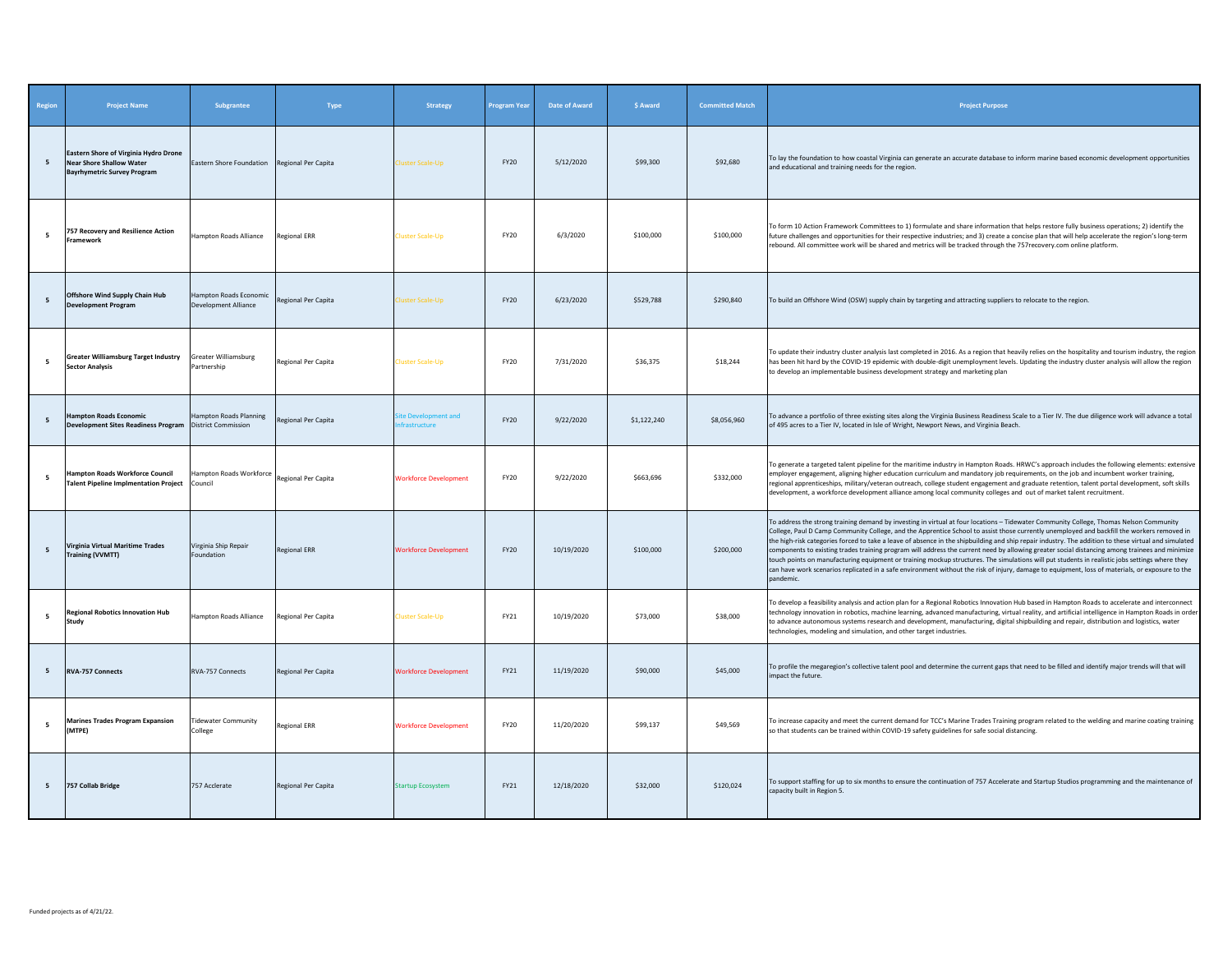| Region         | <b>Project Name</b>                                                                       | <b>Subgrantee</b>                              | Type                         | <b>Strategy</b>                     | <b>Program Year</b> | Date of Award | \$ Award    | <b>Committed Match</b> | <b>Project Purpose</b>                                                                                                                                                                                                                                                                                                                                                                                                                                                                                                                                                                                                                                                                                                                                                                                                                                                                                                                                                                                                |
|----------------|-------------------------------------------------------------------------------------------|------------------------------------------------|------------------------------|-------------------------------------|---------------------|---------------|-------------|------------------------|-----------------------------------------------------------------------------------------------------------------------------------------------------------------------------------------------------------------------------------------------------------------------------------------------------------------------------------------------------------------------------------------------------------------------------------------------------------------------------------------------------------------------------------------------------------------------------------------------------------------------------------------------------------------------------------------------------------------------------------------------------------------------------------------------------------------------------------------------------------------------------------------------------------------------------------------------------------------------------------------------------------------------|
| 5              | <b>Startup Stability Program</b>                                                          | Portsmouth Development<br>Foundation           | <b>Regional ERR</b>          | <b>Startup Ecosystem</b>            | <b>FY20</b>         | 3/16/2021     | \$197,000   | \$235,295              | The Startup Stability Program (SSP) will provide co-working spaces rental assistance and mentor services at the Bloom in Portsmouth and<br>Percolator Space in Norfolk within Region 5's identified targeted clusters. All applicants will be vetted by a selection committee comprised of<br>individuals from Black BRAND, Percolator, Bloom, and select members from the PDF's Board of Directors. SSP will provide companies with the<br>ability to obtain immediate and free office space and supportive services to increase revenue, begin gradually paying into their rent, and<br>eventually scale into successful businesses. Key activities will include marketing and recruitment of 15 startups at Bloom and 15 startups at the<br>Percolator, education and training provided by mentors, and rental assistance.                                                                                                                                                                                         |
| 5              | <b>Cybersecurity Job Creation System</b>                                                  | Old Dominion University<br>Research Foundation | <b>Statewide Competitive</b> | <b>Workforce Development</b>        | FY21                | 6/15/2021     | \$1,450,000 | \$1,643,637            | To develop and deliver a cost-effective, cloud-based compliance system to help Virginia's DoD contractors achieve Cybersecurity Maturity Model<br>Certification (CMMC) accreditation and develop a NIST 800-171/CMMC education program to be delivered by Old Dominion University and<br>Eastern Shore Community College, and as part of the 4-VA affiliated universities and participating community colleges.                                                                                                                                                                                                                                                                                                                                                                                                                                                                                                                                                                                                       |
| - 5            | Campus757 Implementation                                                                  | Hampton Roads Workforce<br>Council             | Regional Per Capita          | <b>Norkforce Development</b>        | FY21                | 6/15/2021     | \$500,000   | \$250,000              | To increase the percentage of college students in Hampton Roads who stay in the region and connect with full time employment and internships<br>It will also help businesses address identified workforce shortages by connecting them to the supply of talent produced by the region's colleges<br>and universities.                                                                                                                                                                                                                                                                                                                                                                                                                                                                                                                                                                                                                                                                                                 |
| 5 <sup>5</sup> | 757 Collab                                                                                | 757 Accelerate dba 757<br>Collab               | Regional Per Capita          | <b>Startup Ecosystem</b>            | FY21                | 6/15/2021     | \$2,415,573 | \$1,390,286            | To continue building momentum and developing new, innovation and entrepreneurship programming, capacity, and services to early-stage<br>companies by bringing together an accelerator, private capital, collaborative space, and community outreach programs - four tools critical to<br>fostering entrepreneurial activity. 757 Collab is a collaborative funding vehicle that will provide coordination services for three critical<br>entrepreneurial support resources: 757 Angels, 757 Accelerate, and 757 Startup Studios. 757 Collab furthers the mission of 757 Angels and 757<br>Accelerate by streamlining processes, personnel, and services. Housing each of these functions under one roof will create efficiencies and<br>opportunities for greater density of entrepreneurial activity, increase collaboration and education, and deeper corporate engagement.                                                                                                                                         |
| -5             | <b>Career and Community Development</b><br><b>Expansion Program</b>                       | Neighborhood                                   | <b>Regional ERR</b>          | <b>Workforce Development</b>        | FY20                | 8/15/2021     | \$85,222    | \$42,611               | To prepare unemployed and under-employed residents of South Norfolk, who have been disproportionally impacted by the pandemic, with the<br>skills to be gainfully employed in a career that provides a sustainable living wage. As a result of the COVID pandemic, resident of South Norfolk<br>have been impacted disproportionately from resident of other neighborhoods in the City of Chesapeake when it comes to unemployment and<br>underemployment, housing and food insecurity, and poverty. Neighborhood's Career & Development Program proposes to expand by relocating<br>from a 620 sf building to a larger 2,400 sf facility to meet the workforce demand, while remaining safely socially distanced. Neighborhood<br>provides 6-month program that runs twice a year to provide "leaders" in the community with soft skills, personal development, community<br>engagement, and jobs skills training in high demand jobs of shipbuilding and ship repair, and cybersecurity and information technology. |
| 5              | Setting Pathways that Activate Real-<br><b>World Knowledge (SPARK)</b>                    | Portsmouth Public Schools Regional Per Capita  |                              | <b>Workforce Development</b>        | FY21                | 8/5/2021      | \$100,000   | \$55,000               | To ensure a strong connection between STEM learning opportunities available in the region's high schools and the region's workforce needs in<br>advanced manufacturing. Strengthening this connection will enable high school juniors and seniors to prepare for immediate entry into the<br>workforce upon graduation.                                                                                                                                                                                                                                                                                                                                                                                                                                                                                                                                                                                                                                                                                               |
| -5             | <b>Hampton Roads Regional Energy</b><br><b>Master Plan</b>                                | Hampton Roads Alliance                         | Regional Per Capita          | Cluster Scale-Up                    | FY22                | 8/5/2021      | \$84,000    | \$42,000               | To evaluate projected growth of the region and analyze the energy infrastructure to support this level of growth. Hampton Roads has been and<br>will likely remain a net energy importer. From a land use perspective, the region is better suited to focus on industrial development. The<br>development of an energy strategy will also help Southwest Virginia in its mission to diversify its economy and create new investment<br>opportunities. The Hampton Roads Alliance plans to explore collaborating with InvestSWVA and the Energy DELTA Lab in the development of a<br>mutually beneficial, bi-regional partnership.                                                                                                                                                                                                                                                                                                                                                                                     |
| 5              | Inmanned Autonomous Systems (UxS) Old Dominion University<br>Route/Corridor Network Study | <b>Research Foundation</b>                     | Regional Per Capita          | <b>Startup Ecosystem</b>            | <b>FY22</b>         | 10/28/2021    | \$100,000   | \$74,500               | The study will examine how a network nodes and routes/corridors utilizing air, ground, and water through unmanned systems could expedite the<br>transport of goods, services, and travelers between currently underutilized entry points, and leverage Upper Chesapeake Bay routes. It would<br>also assess operational and technical requirements, and evaluate communications infrastructure capabilities.                                                                                                                                                                                                                                                                                                                                                                                                                                                                                                                                                                                                          |
| - 5            | -64 Innovation Corridor Internet Hub<br><b>Growth Plan Initiative</b>                     | City of Virginia Beach                         | Regional Per Capita          | luster Scale-Up                     | FY22                | 5/5/2022      | \$100,000   | \$50,000               | Virginia Beach Economic Development will lead this effort with specialized consultants to develop a strategic growth plan that coordinates,<br>directs and accelerates the digital infrastructure community and stakeholders in making the I-64 Innovation Corridor a Global Internet Hub. The<br>initiative's approach will be to first recruit the 1-64 Innovation Corridor a Global Internet Hub Growth Plan steering committee to meet monthly<br>to develop the plan and which will encompass Region 4 and 5 participating localities, RVA-757 connects, private sector energy and digital<br>infrastructure companies (including owners of offshore cables and data integration centers), economic development organizations and chambers<br>of commerce.                                                                                                                                                                                                                                                       |
| 6              | <b>Flex Space Due Diligence</b>                                                           | <b>Westmoreland County</b>                     | Regional Per Capita          | ite Development and<br>frastructure | <b>FY18</b>         | 2/13/2018     | \$50,000    | \$50,000               | To initiate the development of a 20,000-square-foot flexible office space in the town of Montross. The new facility will be one of the only office<br>spaces of its size and quality available to businesses in the Northern Neck.                                                                                                                                                                                                                                                                                                                                                                                                                                                                                                                                                                                                                                                                                                                                                                                    |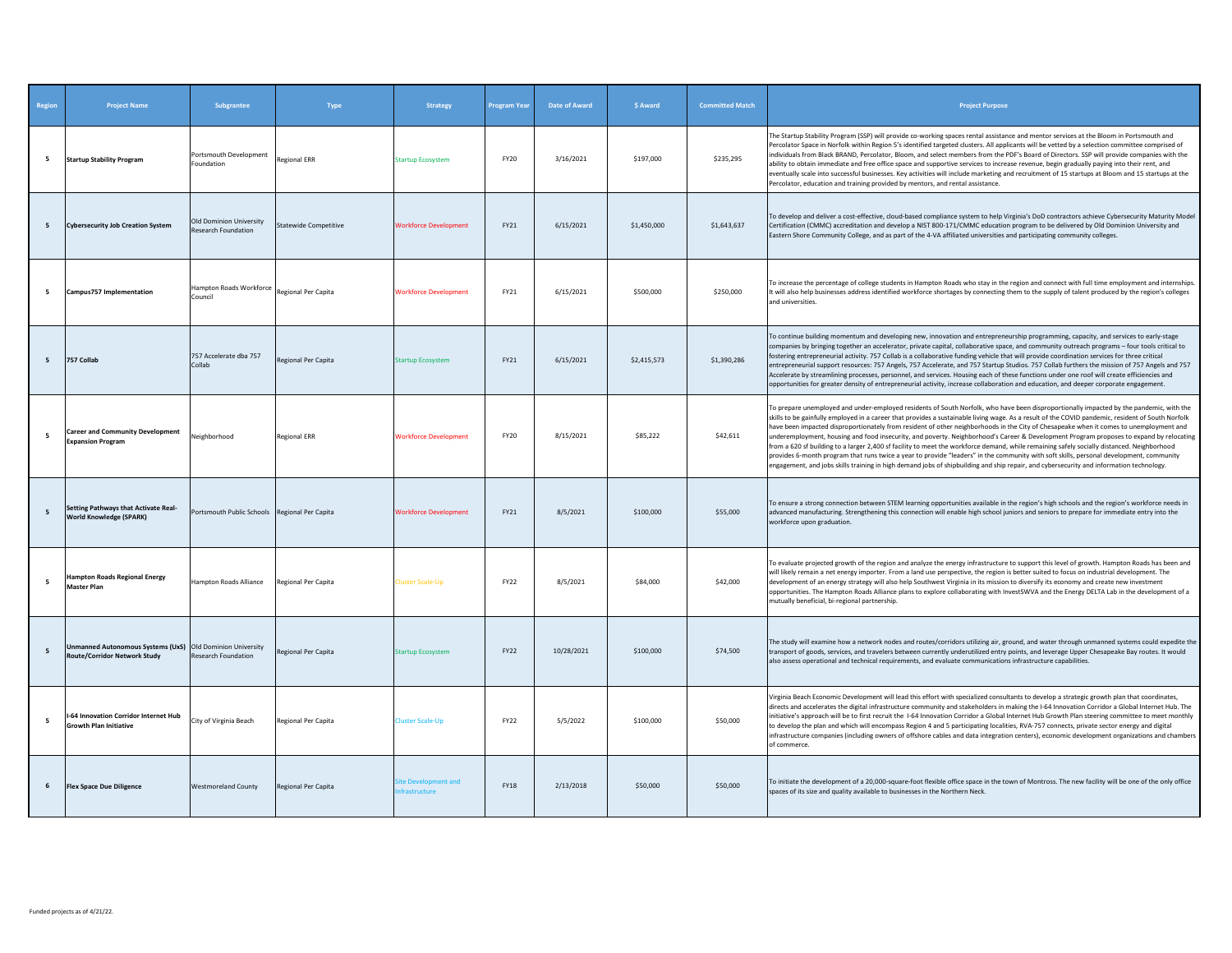| Region | <b>Project Name</b>                                                                       | Subgrantee                                                           | Type                | <b>Strategy</b>                     | <b>Program Year</b> | Date of Award | \$ Award  | <b>Committed Match</b> | <b>Project Purpose</b>                                                                                                                                                                                                                                                                                                                                                                                                                                                                                                                                                                                                                                                                                                                                  |
|--------|-------------------------------------------------------------------------------------------|----------------------------------------------------------------------|---------------------|-------------------------------------|---------------------|---------------|-----------|------------------------|---------------------------------------------------------------------------------------------------------------------------------------------------------------------------------------------------------------------------------------------------------------------------------------------------------------------------------------------------------------------------------------------------------------------------------------------------------------------------------------------------------------------------------------------------------------------------------------------------------------------------------------------------------------------------------------------------------------------------------------------------------|
| 6      | Pamunkey Net Business Plan                                                                | Middle Peninsula Alliance                                            | Regional Per Capita | ite Development and<br>frastructure | FY18                | 2/13/2018     | \$50,000  | \$83,000               | To design and implement a sustainable business model for the Pamunkey Tribe to deliver high-speed broadband to underserved areas of the<br>Middle Peninsula and Northern Neck. MPA will work closely with the Pamunkey Tribe to develop a business plan and create a new legal<br>enterprise to be owned by the tribe. MPA will also review existing studies on the region's broadband infrastructure to ensure that existing assets<br>and service areas are considered for future infrastructure development plans.                                                                                                                                                                                                                                   |
| 6      | Virginia Sea Grant Resiliency Ecosystem Virginia Institute of<br><b>Development</b>       | Maritime Science (VIMS)                                              | Regional Per Capita | <b>Startup Ecosystem</b>            | <b>FY18</b>         | 6/12/2018     | \$49,996  | \$49,996               | To convene a group of regional stakeholders and national resiliency experts to identify best practices for future resilience activities for a<br>multi-regional water management economy. VASG will also convene workgroups to identify key gaps in the Virginia economic development<br>ecosystem surrounding water technologies and coastal resiliency, and to develop an operational framework for the operation of comprehensive,<br>multi-sector network of resilience stakeholders.                                                                                                                                                                                                                                                               |
| 6      | <b>Welding Training Program</b>                                                           | <b>Westmoreland County</b>                                           | Regional Per Capita | <b>Workforce Development</b>        | <b>FY18</b>         | 6/12/2018     | \$130,000 | \$130,500              | To establish a new 4,000-square-foot welding training facility to offer welding training courses through Rappahannock Community College (RCC)<br>and other training programs as needed. RCC will begin offering daytime welding courses and expanding evening courses which are currently at<br>capacity as offered at the Northern Neck Technical Center. RCC will train at least 40 welders in four areas of basic and specialty welding.                                                                                                                                                                                                                                                                                                             |
| 6      | <b>Cybersecurity Certification Program</b>                                                | University of Mary<br>Washington (UMW)                               | Regional Per Capita | <b>Workforce Development</b>        | <b>FY18</b>         | 3/12/2019     | \$110,000 | \$110,000              | To establish a cybersecurity preparatory program to train Certified Information Systems Security Professionals (CISSP). UMW will help businesses<br>in the region fill current openings that are difficult to fill due to the inadequate supply of certified professionals. In partnerships with GCC and<br>RCC, UMW will implement a 40-hour certification program, as well as a structured pre-study curriculum.                                                                                                                                                                                                                                                                                                                                      |
| 6      | Fredericksburg Region Cyber & Smart<br><b>Tech Entrepreneurial Development</b><br>Program | <b>Stafford County Economic</b><br>Development Authority             | Regional Per Capita | Startup Ecosystem                   | <b>FY18</b>         | 4/17/2020     | \$75,000  | \$97,500               | To understand the market demand for a technology-based entrepreneurial development program and accelerator in the Fredericksburg region<br>around the cyber/IT environment. Stafford County EDA in partnership with King George and Fredericksburg will implement a test program that<br>will allow access to the market and build a business model for a sustained program using the successful RIOT framework, to help explore the<br>potential market for hosting a technology-based accelerator focusing on tech and cyber opportunities.                                                                                                                                                                                                           |
| 6      | <b>Northern Neck Workforce Training</b><br><b>Feasibility &amp; Site Selection</b>        | Northern Neck Planning<br><b>District Commission</b>                 | Regional Per Capita | <b>Workforce Development</b>        | <b>FY19</b>         | 4/17/2020     | \$62,500  | \$62,500               | To help identify gaps in training and deliver to employers what they need to grow and expand their businesses within the Rappahannock<br>Community College (RCC) service area. The Northern Neck Planning District Commission with partnerships from RCC and the Bay Consortium<br>Workforce Development Board will develop a blueprint of what is needed by local companies and other workforce needs, designate levels of<br>prioritization of implementation, cost estimates, and actionable steps to improve the quality and quantity of workforce training in the region.                                                                                                                                                                          |
| 6      | Commercial Kitchen at Longwood Hull<br><b>Springs Study</b>                               | Northern Neck Planning<br><b>District Commission</b>                 | Regional Per Capita | <b>Startup Ecosystem</b>            | FY19                | 5/11/2020     | \$50,000  | \$50,000               | To study the feasibility of a commercial kitchen at the Longwood Hull Springs site to serve producers and culinary students in the Northern Neck<br>of Virginia.                                                                                                                                                                                                                                                                                                                                                                                                                                                                                                                                                                                        |
| 6      | Fredericksburg Regional Industrial Sites Fredericksburg Regional<br><b>Authority</b>      | Alliance                                                             | Regional Per Capita | te Development and<br>frastructure  | FY18                | 5/11/2020     | \$14,665  | \$7,335                | To better position localities in the Fredericksburg region to collaborate on site development.                                                                                                                                                                                                                                                                                                                                                                                                                                                                                                                                                                                                                                                          |
| 6      | <b>Fredericksburg Regional Industry</b><br><b>Cluster Analysis</b>                        | Fredericksburg Regional<br>Alliance                                  | Regional Per Capita | luster Scale-Up                     | FY19                | 5/11/2020     | \$30,000  | \$15,000               | To provide the Fredericksburg region (a sub-region of Region 6) with a better understanding of the types of industries, enabling and focusing the<br>sub-region's economic and workforce development efforts.                                                                                                                                                                                                                                                                                                                                                                                                                                                                                                                                           |
| 6      | Middle Peninsula Seafood & Agriculture<br><b>E-Marketplace Development</b>                | Middle Peninsula<br>Chesapeake Bay Public<br><b>Access Authority</b> | <b>Regional ERR</b> | luster Scale-Up                     | <b>FY20</b>         | 5/11/2020     | \$77,000  | \$38,500               | To place the MPPDC/MPCBPAA in the position of both becoming a temporary "market maker" to facilitate electronic commerce between those<br>who want to purchase "local" and those who can sell "local".                                                                                                                                                                                                                                                                                                                                                                                                                                                                                                                                                  |
| 6      | <b>Telehealth Needs Assessment</b>                                                        | King and Queen County                                                | <b>Regional ERR</b> | luster Scale-Up                     | FY20                | 6/19/2020     | \$50,000  | \$25,000               | To complete a telehealth assessment on the potential of including a telehealth wing in the proposed King and Queen Telework Business Incubator<br>Center that is being built.                                                                                                                                                                                                                                                                                                                                                                                                                                                                                                                                                                           |
| 6      | <b>Westmoreland Workforce Training</b><br><b>Center Extension</b>                         | <b>Westmoreland County</b>                                           | <b>Regional ERR</b> | <b>Workforce Development</b>        | FY20                | 6/25/2020     | \$36,000  | \$18,000               | To provide funding to the WWTC to allow the center to resume operations in the fall, as it will otherwise not be able to remain open to provide<br>training to a critical workforce in the region.                                                                                                                                                                                                                                                                                                                                                                                                                                                                                                                                                      |
| 6      | Germanna Community College Tech<br><b>Talent Pipeline</b>                                 | Germanna Community<br>College                                        | Regional Per Capita | <b>Workforce Development</b>        | FY19                | 9/22/2020     | \$634,938 | \$398,000              | To provide a continuous supply of qualified individuals entering engineering, information technology, computer science, and cyber related<br>professions in the Fredericksburg region. The initiative is two-pronged, creating a new Engineering Technology-Mechatronics 2-year certificate<br>program and a Computer Science and Cyber Pathway. Activities will include outfitting classrooms and labs with equipment, training and certifying<br>high school teachers, developing a web portal with real-time labor market data, financial aid information, and an internship/jobs board,<br>executing an outreach/promotions campaign and creating a Tech Talent Advisory Group consisting of local tech companies and educational<br>professionals. |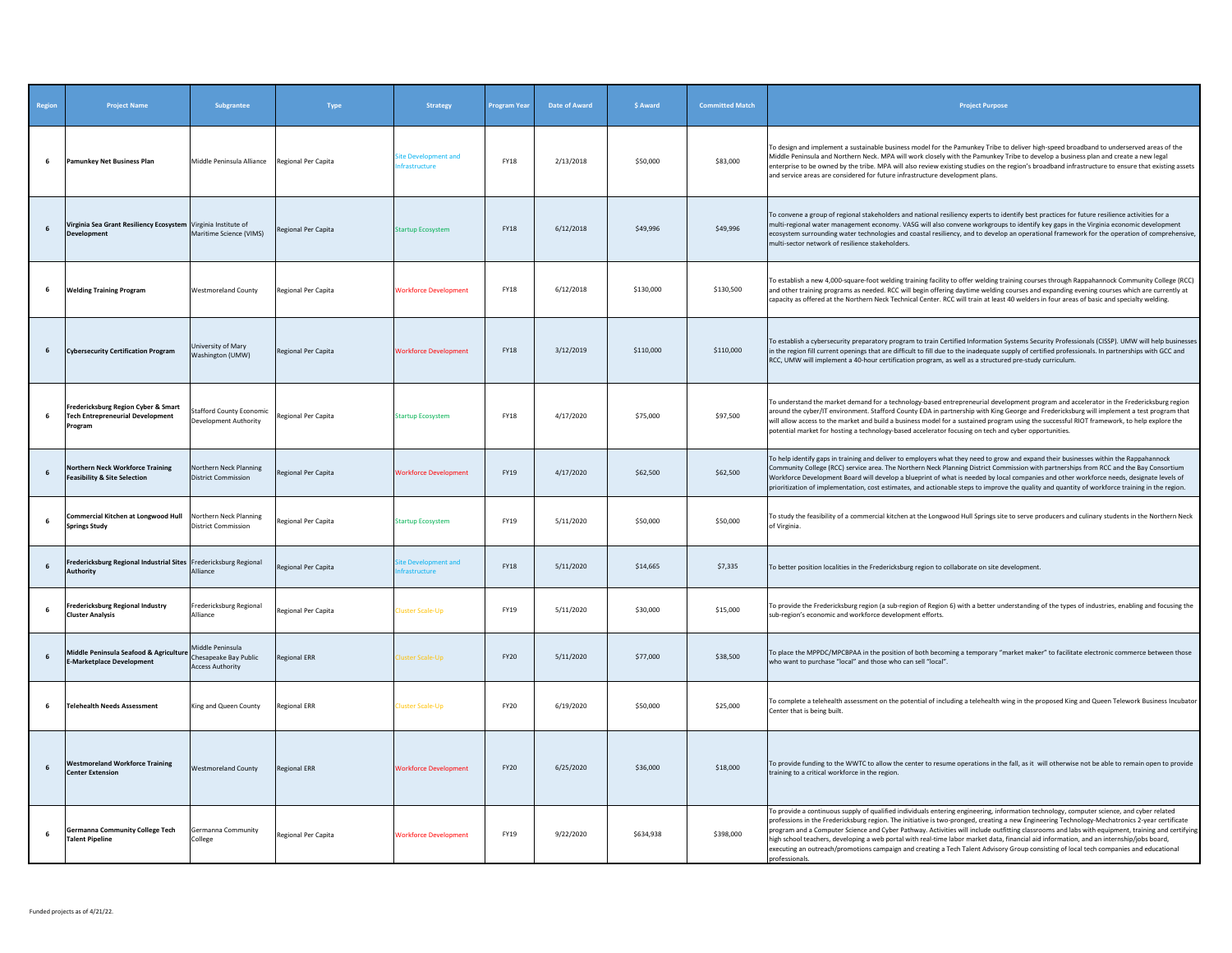| Region         | <b>Project Name</b>                                             | Subgrantee                                                  | Type                         | <b>Strategy</b>              | Program Yea | <b>Date of Award</b> | \$ Award    | <b>Committed Match</b> | <b>Project Purpose</b>                                                                                                                                                                                                                                                                                                                                                                                                                                                                                                                                                                                                                                                                       |
|----------------|-----------------------------------------------------------------|-------------------------------------------------------------|------------------------------|------------------------------|-------------|----------------------|-------------|------------------------|----------------------------------------------------------------------------------------------------------------------------------------------------------------------------------------------------------------------------------------------------------------------------------------------------------------------------------------------------------------------------------------------------------------------------------------------------------------------------------------------------------------------------------------------------------------------------------------------------------------------------------------------------------------------------------------------|
| 6              | Launching a Coastal Resilience and<br><b>Adaptation Economy</b> | Virginia Institute of<br>Maritime Science (VIMS)            | <b>Statewide Competitive</b> | Cluster Scale-Up             | FY21        | 12/7/2020            | \$2,937.163 | \$3,696,411            | The approach: 1) Builds resilience entrepreneurship through RISE's proven business plan competition and accelerator services, including a produc<br>performance validation in Region 6's network of real world R&D test sites (i.e. Resilience Innovation Center) as an expansion of the Hampton<br>Roads resilience living laboratory; and 2) Forms a multi-stakeholder, business-focused Region 5-6 Consortium to engage the broader business<br>community in education about the risks and economic impacts of seal level rise, and builds capacity for adoption of resilient practices.                                                                                                  |
| 6              | <b>RIoT Accelerator Program</b>                                 | <b>Stafford County Economic</b><br>Development Authority    | Regional Per Capita          | Startup Ecosystem            | <b>FY20</b> | 6/15/2021            | \$215,000   | \$204,500              | To expand entrepreneurial support programs in the Rappahannock Region (Rapp-Region). These programs include the proven RIoT Accelerato<br>Program (RAP) and additional community-focused programming across the Rapp-Region, housed in the technology-based Virginia Smar<br>Community Testbed in Stafford.                                                                                                                                                                                                                                                                                                                                                                                  |
| 6              | <b>Riot Pre-Accelerator Program</b>                             | Wireless Research Center<br>dba RIoT                        | Regional Per Capita          | <b>itartup Ecosystem</b>     | <b>FY20</b> | 12/15/2021           | \$96,804    | \$80,000               | To launch three 6-week pre-accelerator program to help idea-state entrepreneurs launch new businesses.                                                                                                                                                                                                                                                                                                                                                                                                                                                                                                                                                                                       |
| 6              | Internship Expo & Hiring Workshop                               | edericksburg Regional<br>Chamber of Commerce                | Regional Per Capita          | <b>Workforce Development</b> | FY22        | 2/14/2022            | \$36,000    | \$37,254               | The Fredericksburg Chamber in partnership with five school divisions, Rappahannock Goodwill Career Works, Germanna Community College, and<br>the University of Mary Washington will host an Internship Expo in April 2022 and five hiring workshops throughout the year. Part of the expo will<br>include business seminars on how to successfully host interns. Students in attendance will be selected by their school's CTE or internship<br>coordinator where students will be encouraged to visit booths of interest to dop off their resumes, make connections with business leaders, and<br>schedule interviews. Between 40 and 60 local businesses are expected to be in attendance. |
| 6              | <b>Promoting Careers in Aquaculture</b>                         | Rappahannock Community<br>College Educational<br>Foundation | Regional Per Capita          | <b>Workforce Development</b> | FY22        | 3/14/2022            | \$100,000   | \$52,000               | To promote jobs in the aquaculture industry cluster by expanding high school students' understanding of what jobs are available in the<br>aquaculture industry cluster, expanding educational opportunities that meet employers' needs, and support internship opportunities that help<br>young people gain experience and awareness.                                                                                                                                                                                                                                                                                                                                                        |
| $\overline{7}$ | Alexandria-Arlington Workforce                                  | <b>Arlington County</b>                                     | Regional Per Capita          | <b>Workforce Development</b> | FY18        | 12/12/2017           | \$201,897   | \$255,049              | To provide immediate support to ready-to-be-trained individuals and to newly located or newly established firms in Northern Virginia that are<br>not supported by federal WIOA/SNAPNET funding. This initiative is a combination of career pathway assistance incumbent working training,<br>upskilling, on-the-job training and credentialing activities aimed to support the computer services industry.                                                                                                                                                                                                                                                                                   |
| $7^{\circ}$    | <b>NOVA Fab Lab</b>                                             | Northern Virginia<br>Community College (NVCC)               | Regional Per Capita          | <b>Workforce Development</b> | <b>FY18</b> | 12/12/2017           | \$250,000   | \$1,829,000            | To create a state-of-the-art, 9,000-square-foot Fabrication Laboratory (FabLab) at the NOVA Manassas Campus, to leverage NOVA SySTEMic and<br>inspire interest and encourage future generations to pursue careers in engineering technologies. NOVA will align its engineering technology<br>program to meet the needs of private-industry partners, such as Micron Technology and BAE Systems.                                                                                                                                                                                                                                                                                              |
| $\overline{7}$ | <b>Tech Talent Pipeline</b>                                     | Northern Virginia<br>Community College (NVCC)               | Regional Per Capita          | <b>Workforce Development</b> | <b>FY18</b> | 12/12/2017           | \$487,500   | \$603,425              | To build upon the Region's existing computer services and cybersecurity clusters to create a workforce system that effectively attracts, prepares<br>and retains qualified candidates to fill high-demand technology jobs in high-paying occupations, such as programming and software developmen<br>networking and cybersecurity, and data and data warehousing. Target populations include tech workers who lack the high demand credentials,<br>transitioning military veterans, college students, recent graduates and high school seniors with desired aptitudes.                                                                                                                       |
| $\overline{7}$ | <b>Tech Talent Pipeline Apprenticeships</b>                     | Northern Virginia<br>Community College (NVCC)               | Regional Per Capita          | <b>Workforce Development</b> | FY18        | 8/14/2018            | \$1,000,000 | \$1,000,000            | To expand the previously awarded Tech Talent Pipeline Initiative, which aims to create a workforce system to effectively attract, prepare and<br>retain qualified candidates to fill high-demand cybersecurity and IT jobs. NOVA will develop and implement a new apprenticeship program,<br>matching 400 apprentices to employers as an alternative career pathway to traditional two- or four-year degrees. GO Virginia funds will be used<br>to expand staffing for NOVA Workforce, conduct Tech Talent Pipeline outreach and develop and implement the apprenticeship curriculum and<br>models.                                                                                          |
| $\overline{7}$ | Virginia K-12 Computer Science Pipeline                         | Loudoun Education<br>oundation                              | <b>Statewide Competitive</b> | <b>Workforce Development</b> | <b>FY18</b> | 12/9/2019            | \$2,424,537 | \$3,106,015            | The Loudoun Education Foundation (LEF) is proposing to create and implement an immersive and integrated computer science curriculum in<br>grades 6-12 in Loudoun County and partnered with Chesapeake City Public Schools in Region 5. The two participating school systems will offer<br>students an opportunity to learn computer science and computational thinking as part of the 6-12 core curriculum, culminating in capstone<br>courses and experiential learning opportunities including internships at the high school level.                                                                                                                                                       |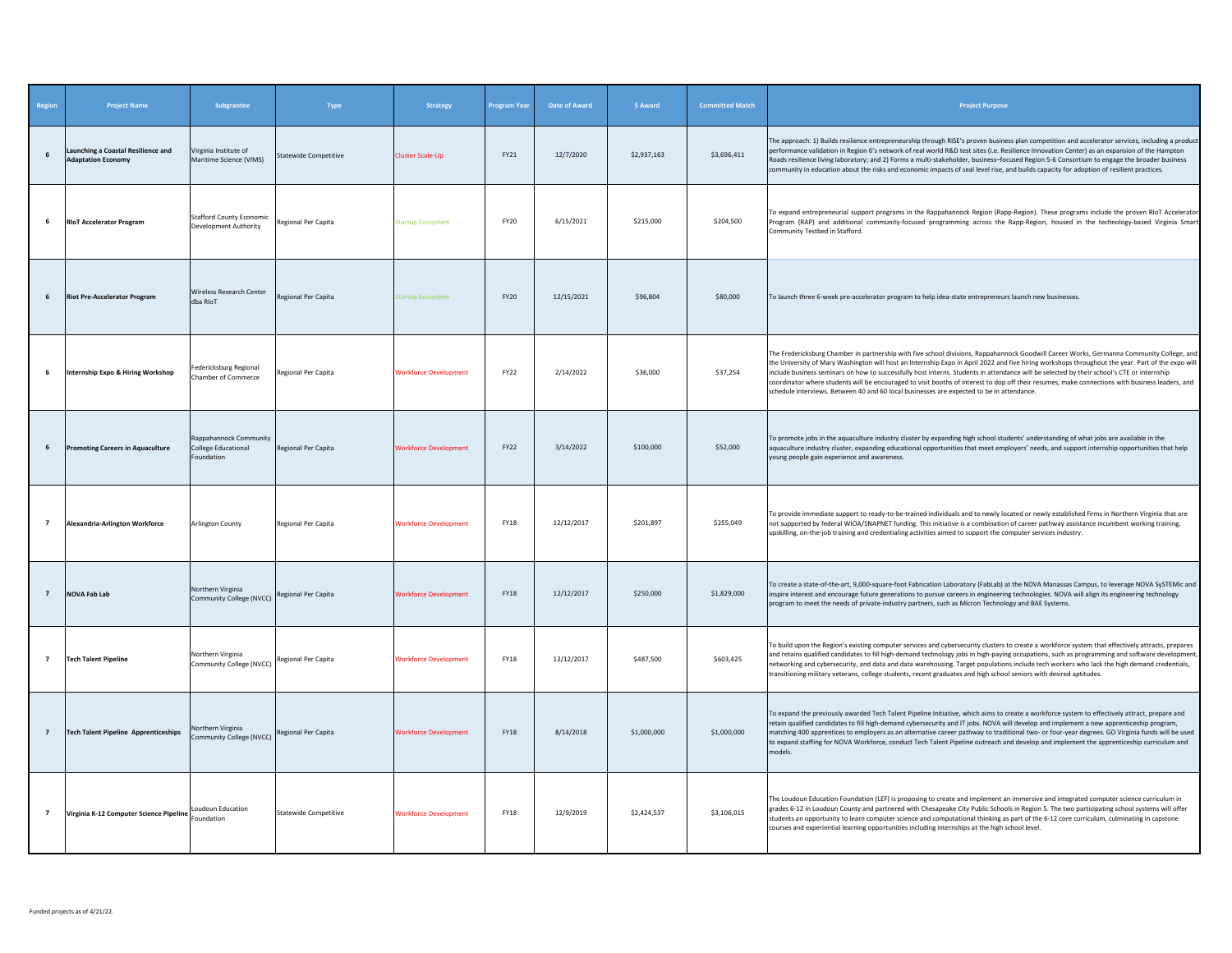| Region         | <b>Project Name</b>                                                                                                                                                                                                                          | Subgrantee                                                                 | Type                 | <b>Strategy</b>                     | <b>Program Year</b> | Date of Award | \$ Award    | <b>Committed Match</b> | <b>Project Purpose</b>                                                                                                                                                                                                                                                                                                                                                                                                                                                                                                                                                                                                                                                                                                                                |
|----------------|----------------------------------------------------------------------------------------------------------------------------------------------------------------------------------------------------------------------------------------------|----------------------------------------------------------------------------|----------------------|-------------------------------------|---------------------|---------------|-------------|------------------------|-------------------------------------------------------------------------------------------------------------------------------------------------------------------------------------------------------------------------------------------------------------------------------------------------------------------------------------------------------------------------------------------------------------------------------------------------------------------------------------------------------------------------------------------------------------------------------------------------------------------------------------------------------------------------------------------------------------------------------------------------------|
| $\overline{z}$ | <b>Back to Work Website and Info</b><br>Program                                                                                                                                                                                              | Northern Virginia Chamber<br>of Commerce                                   | <b>Regional ERR</b>  | luster Scale-Un                     | <b>FY20</b>         | 4/28/2020     | \$100,000   | \$50,000               | To partner with the Northern Virginia EDA to create a "one stop shop" Back to Work Covid-19 resources website that aggregates data from all<br>organizations engaged in business continuity, business recovery, worker training and retraining, and to promote, disseminate and communicate<br>content that specifically addresses business solutions, including access to government programs, via a webinar series.<br>The Northern Virginia Chamber of Commerce, in partnership with the Fairfax County EDA, will create a three-video series for entrepreneurs<br>under the Back to Work Covid 19: Back to Innovation brand. The videos will be available online at the Back to Work Covid-19 Resource Website<br>and will be free to the public. |
| $\overline{7}$ | Steps to Safely Reopen the Economy:<br>Launch of New Rapid COVID-19<br>Diagnostic Testing, Contact Tracing, and George Mason University Regional ERR<br><b>Stress Assessment of Northern Virginia</b><br>Nurses During the COVID-19 Pandemic |                                                                            |                      | <b>Norkforce Development</b>        | <b>FY20</b>         | 6/2/2020      | \$100,000   | \$50,000               | To develop and scale-up methods to facilitate safe return to work. The program's goals include directly expanding diagnostic testing, evaluating<br>the long-term impacts of COVID-19 on frontline healthcare providers, a population at risk of PTSD, and employing rapid contact tracing<br>capabilities to encourage safe return-to-work strategies, a critical step to reopen the economy.                                                                                                                                                                                                                                                                                                                                                        |
| $\overline{7}$ | Hospitality to Tech Workers Roadmap George Mason University Regional Per Capita                                                                                                                                                              |                                                                            |                      | <b>Workforce Development</b>        | FY19                | 7/27/2020     | \$90,000    | \$68,100               | GMU will lead (1) undertake a comprehensive review of the skills of targeted displaced workers, (2) undertake a comprehensive review of the<br>required upskilling required for employment in technology and healthcare companies, breaking down the analysis into three categories of<br>companies, (i) government contractors and commercial businesses providing technology solutions and consulting services, (ii) technology<br>oroduct-based businesses and (iii) non technology businesses that need some employees to have technology skills, (3) review gathered data to<br>identify overlapping areas of opportunity and (4) develop a roadmap for one or more training programs to address the identified skills gaps.                     |
| $\overline{7}$ | Pivoting Technology Businesses for the<br>Post COVID-19 Economy                                                                                                                                                                              | George Mason University                                                    | <b>Regional ERR</b>  | luster Scale-Up                     | <b>FY20</b>         | 7/27/2020     | \$100,000   | \$55,250               | To pivot existing businesses models to adapt to new customer demands and market opportunities and support growth in emerging tech<br>companies.                                                                                                                                                                                                                                                                                                                                                                                                                                                                                                                                                                                                       |
| $\overline{7}$ | Governor's Health Sciences Community George Washington<br><b>Medi-Corps Program</b>                                                                                                                                                          | University                                                                 | Regional Per Capita  | <b>Workforce Development</b>        | FY19                | 9/22/2020     | \$700,000   | \$1,143,000            | To engage and prepare students for careers in the Biomedical, Lab Sciences and Pharmaceutical industries. GWU's Virginia Science and<br>Technology Campus in partnership with Alexandria and Arlington Public School Systems will create a mobile Immersive Learning Center that will<br>provide state of the art technology, simulation and virtual hands-on activities combined with work-based learning to create three entry points to<br>join the region's workforce (high school industry certification; stackable credentials with associates degree; and stackable credentials with<br>Bachelor degrees).                                                                                                                                     |
| $\overline{7}$ | Northern Virginia Biosciences Center                                                                                                                                                                                                         | Prince William Economic<br>evelopment Authority                            | Regional Per Capita  | ite Development and<br>frastructure | FY19                | 9/22/2020     | \$500,000   | \$755,000              | To develop a 30,000 square feet Level 2 wet laboratory. Prince William will enter into a performance agreement with DHCD to assure the<br>property is constructed, marketed, and remains in use as a Level 2 wet lab. The equipment will convey to the property owner at the end of the<br>performance period.                                                                                                                                                                                                                                                                                                                                                                                                                                        |
| $\overline{7}$ | Virginia Small Business Development<br><b>Center (SBDC) Recovery Effort</b>                                                                                                                                                                  | George Mason University -<br>Virginia Small Business<br>Development Center | <b>Statewide ERR</b> | luster Scale-Up                     | <b>FY20</b>         | 9/22/2020     | \$1,000,000 | \$600,000              | The Virginia Small Business Development Center (SBDC) will expand its services for small businesses by providing matching funds required to<br>access the full funding available from the Small Business Administration (SBA), which has a 1:1 match requirement with 50 percent cash.                                                                                                                                                                                                                                                                                                                                                                                                                                                                |
| $\overline{7}$ | <b>NOVA Smart Region Initiative</b>                                                                                                                                                                                                          | Smart City Works, Inc.                                                     | Regional Per Capita  | <b>Startup Ecosystem</b>            | FY19                | 3/16/2021     | \$1,287,580 | \$1,572,750            | To expand capital investment opportunity, accelerate the growth of high-tech startups through expansion of their business acceleration program,<br>and create pathways to commercialization through efforts to help smart-tech companies validate product-fit of their innovation.                                                                                                                                                                                                                                                                                                                                                                                                                                                                    |
| $\overline{7}$ | Virginia Cyber Skills Academy                                                                                                                                                                                                                | Women's Society of<br>Cyberjutsu                                           | <b>Regional ERR</b>  | <b>Workforce Development</b>        | <b>FY20</b>         | 3/16/2021     | \$699,995   | \$678,785              | To assist COVID-impacted workers to obtain skill certifications (reskill or upskill) to enable them to move into high-demand cyber security roles.                                                                                                                                                                                                                                                                                                                                                                                                                                                                                                                                                                                                    |
| $\overline{7}$ | Accelerate 2022                                                                                                                                                                                                                              | Refraction, Inc.                                                           | <b>Regional ERR</b>  | <b>Startup Ecosystem</b>            | <b>FY20</b>         | 3/17/2021     | \$100,000   | \$50,000               | Refraction, Inc. in partnership with George Mason University will launch Accelerate 2022, a high profile, multi-day pitch competition and<br>showcase to bring investors from across the U.S. to fund Northern Virginia startups and high-growth companies.                                                                                                                                                                                                                                                                                                                                                                                                                                                                                           |
| $\overline{7}$ | <b>Innovation Forward</b>                                                                                                                                                                                                                    | Loudoun County EDA                                                         | Regional Per Capita  | <b>Workforce Development</b>        | <b>FY19</b>         | 3/17/2021     | \$100,000   | \$50,000               | The Northern Virginia Economic Development Alliance will undergo a strategic planning process to determine the best approaches to<br>organization and management, budgeting and funding, staffing, policy development, business development activities, and brand development.                                                                                                                                                                                                                                                                                                                                                                                                                                                                        |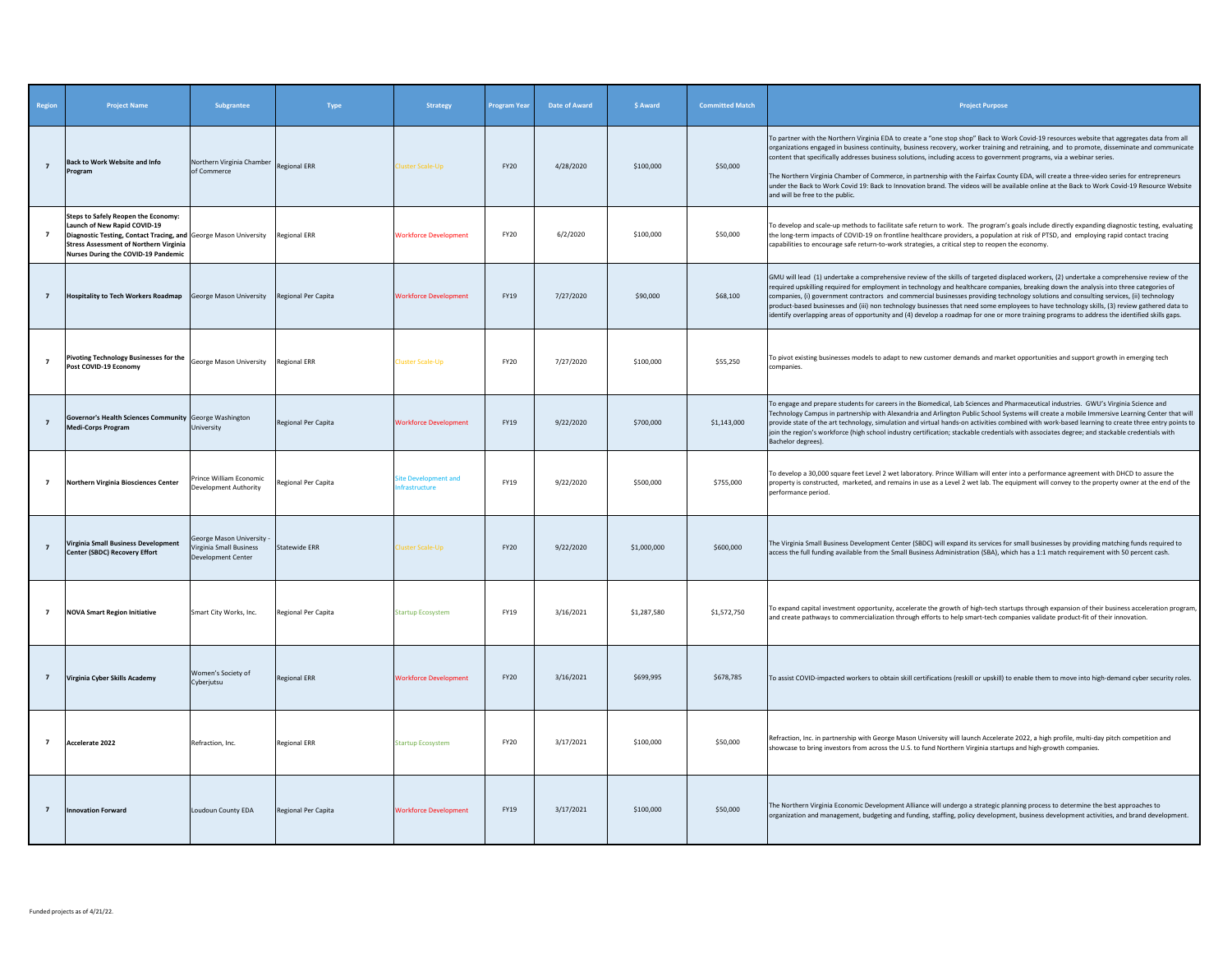| Region         | <b>Project Name</b>                                                                                              | Subgrantee                                                             | Type                 | Strategy                     | <b>Program Year</b> | <b>Date of Award</b> | \$ Award    | <b>Committed Match</b> | <b>Project Purpose</b>                                                                                                                                                                                                                                                                                                                                                                                                                                                                                                                                                                                                                                                    |
|----------------|------------------------------------------------------------------------------------------------------------------|------------------------------------------------------------------------|----------------------|------------------------------|---------------------|----------------------|-------------|------------------------|---------------------------------------------------------------------------------------------------------------------------------------------------------------------------------------------------------------------------------------------------------------------------------------------------------------------------------------------------------------------------------------------------------------------------------------------------------------------------------------------------------------------------------------------------------------------------------------------------------------------------------------------------------------------------|
| $\overline{7}$ | <b>Expansion of ICAP Mentor Network</b>                                                                          | George Mason University<br>Virginia SBDC                               | <b>Statewide ERR</b> | <b>Startup Ecosystem</b>     | <b>FY20</b>         | 6/15/2021            | \$882,794   | \$441,415              | This project will expand the network of ICAP mentors by creating 4 new full-time positions to provide services to support start-ups and early<br>stage companies to access funding, develop strategic plans, acquire talent, access SBIR grants or angel/venture investments and launch new<br>products.                                                                                                                                                                                                                                                                                                                                                                  |
| $\overline{7}$ | <b>NOVA Dual Enrollment Expansion</b><br>Program for Information and<br><b>Engineering Technology (DEEP IET)</b> | Northern Virginia<br>Community College (NOVA) Regional Per Capita      |                      | <b>Workforce Development</b> | FY19                | 6/15/2021            | \$1,106,777 | \$558,632              | The DEEP-IET approach seeks to target successful student outcomes with touch points at multiple points along the STEM talent pipeline including<br>enhanced programming for precollege and community college students including block scheduling, summer bridge programs, and internships and<br>acredentialing program to prepare regional high school teachers to teach credit-bearing dual enrollment (DE) courses in IET, developing a faster<br>and more cost-effective path to employment. The DEEP-IET is also proposing to develop a veteran's outreach program to transition veterans and<br>military-connected NOVA Community College students to IET programs. |
| $\overline{7}$ | <b>Tech Set</b>                                                                                                  | Marymount College                                                      | <b>Regional ERR</b>  | <b>Workforce Development</b> | <b>FY20</b>         | 9/23/2021            | \$425,000   | \$230,000              | To increase the number of economically disadvantaged college students in technology jobs in Region 7 while addressing the Region 7 technology<br>companies' identified need for entry-level workers.                                                                                                                                                                                                                                                                                                                                                                                                                                                                      |
| $\overline{7}$ | <b>Innovation Center Roadmap</b>                                                                                 | NOVA Labs, Inc.                                                        | Regional Per Capita  | <b>Startup Ecosystem</b>     | <b>FY20</b>         | 9/15/2021            | \$100,000   | \$52,000               | To develop a plan to expand the Innovation Center, add new tools and equipment, and support programs for member companies that will<br>contribute to their success and growth. This research project will gather empirical information about the Future Kings program. Future Kings are a<br>workforce development program that targets Black and Latino boys who are in grades 6 to 12. The program has been in operation for over 10<br>years. The program has been successfully developing the type of technology workers who are a priority for the region.                                                                                                           |
| $\overline{7}$ | The Future Kings STEM Pipeline Project<br><b>Focused on Black and Latino Boys</b>                                | <b>Future Kings</b>                                                    | Regional Per Capita  | <b>Workforce Development</b> | <b>FY20</b>         | 11/22/2021           | \$97,000    | \$76,000               | Future Kings will lead a study to determine the feasibility of implementing the Future Kings program outside of the limited location of the<br>Woodbridge campus of Northern Virginia Community College and expanding to Region 7.                                                                                                                                                                                                                                                                                                                                                                                                                                        |
| $\overline{7}$ | Convene and Collaborate - Region 7 REI George Mason University                                                   |                                                                        | Regional Per Capita  | <b>itartup Ecosystem</b>     | FY20                | 12/15/2021           | \$193,751   | \$132,690              | To convene and collaborate entrepreneurial ecosystem players to develop a strategy and identify a coordinator for the region's entrepreneurial<br>ecosystem.                                                                                                                                                                                                                                                                                                                                                                                                                                                                                                              |
| 8              | <b>RAAMP Welding Training</b>                                                                                    | <b>Byers Technical Institute</b>                                       | Regional Per Capita  | <b>Workforce Development</b> | <b>FY18</b>         | 2/13/2018            | \$100,000   | \$100,000              | To address the demand for welders throughout the Shenandoah Valley by expanding the training capacity through additional training equipment,<br>instructors and course offerings. RAAMP will train 20 additional welders in each 40-week cohort.                                                                                                                                                                                                                                                                                                                                                                                                                          |
| 8              | <b>BRCC Cyber Security Workforce</b><br>Development                                                              | <b>Blue Ridge Community</b><br>College (BRCC)                          | Regional Per Capita  | <b>Workforce Development</b> | <b>FY18</b>         | 6/12/2018            | \$200,000   | \$200,000              | To initiate a new cybersecurity workforce development program focused on producing new industry credentials (CompTIA Security+) that will<br>attract cybersecurity jobs to the Shenandoah Valley. BRCC will arrange internship opportunities with regional employers and establish an<br>advisory council of Managed Security Service Providers (MSSP) who will review and approve the development of the program, curriculum and on-<br>the-job training opportunities.                                                                                                                                                                                                  |
| 8              | <b>Shenandoah Valley Talent Solutions</b><br><b>Strategy Development</b>                                         | Frederick County Economic Regional Per Capita<br>Development Authority |                      | <b>Workforce Development</b> | <b>FY18</b>         | 12/11/2018           | \$64,800    | \$68,400               | To develop a Talent Solutions Strategy to address: 1) high school and college graduate retention 2) development of a workforce to meet the<br>needs of regional businesses, and 3) attraction of new workforce participation from outside of the Region and State.                                                                                                                                                                                                                                                                                                                                                                                                        |
| 8              | <b>Staunton Tech-Lab Feasibility Study</b>                                                                       | Staunton Innovation<br>League                                          | Regional Per Capita  | <b>Startup Ecosystem</b>     | <b>FY18</b>         | 12/11/2018           | \$23,000    | \$23,000               | To assess the feasibility of creating the Hub-Lab, a student-entrepreneur makerspace, to teach creative and collaborative ways to use innovative<br>equipment and technology such as 3D printers, laser cutters, robotics, and electronics. This study will 1) assess the need for this initiative 2)<br>determine the equipment and relevant curriculum for the initiative, 3) assess the practicality of bricks-and-mortar and mobile lab spaces, and 4)<br>identify funding sources to support build out of the Hub-Lab.                                                                                                                                               |
| 8              | <b>Shihadeh Innovation Center</b>                                                                                | Winchester Public Schools Regional Per Capita                          |                      | <b>Workforce Development</b> | <b>FY18</b>         | 3/12/2019            | \$540,000   | \$540,000              | To renovate the former Kohn Kerr Elementary School into an advanced facility for career and technical education (CTE) programs offered through<br>a Professional Skills Academy, a Health Sciences Academy, and an Information Technology Academy to support an expanded Work-Based<br>earning program to connect students to regional businesses in the targeted clusters.                                                                                                                                                                                                                                                                                               |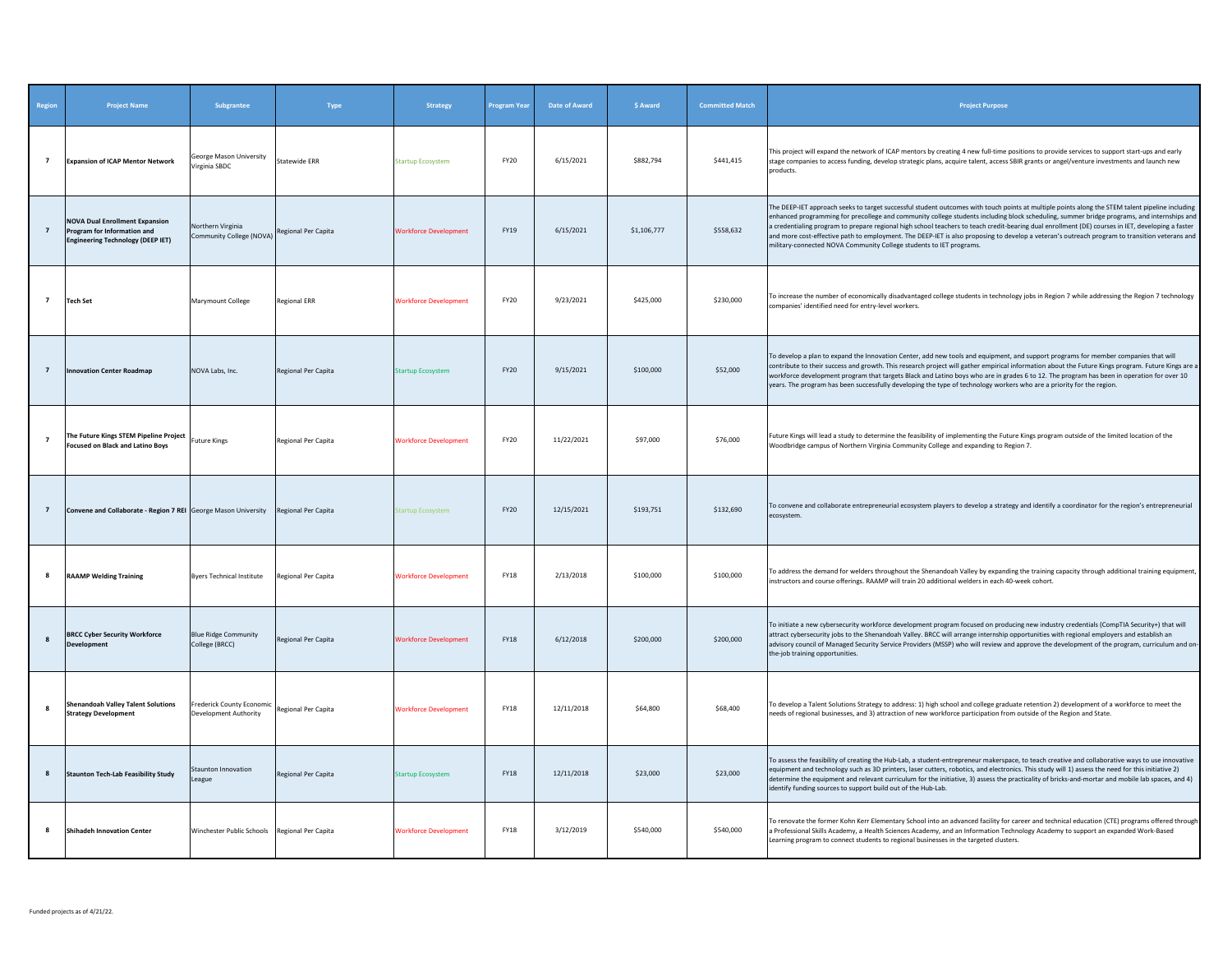| Region         | <b>Project Name</b>                                              | Subgrantee                                                   | Type                | Strategy                                    | <b>Program Year</b> | <b>Date of Award</b> | \$ Award  | <b>Committed Match</b> | <b>Project Purpose</b>                                                                                                                                                                                                                                                                                                                                                                                                                                                                                                                                                                                                                                                                                                                   |
|----------------|------------------------------------------------------------------|--------------------------------------------------------------|---------------------|---------------------------------------------|---------------------|----------------------|-----------|------------------------|------------------------------------------------------------------------------------------------------------------------------------------------------------------------------------------------------------------------------------------------------------------------------------------------------------------------------------------------------------------------------------------------------------------------------------------------------------------------------------------------------------------------------------------------------------------------------------------------------------------------------------------------------------------------------------------------------------------------------------------|
| 8              | Industrial Hemp Initiative Phase 1                               | James Madison University Regional Per Capita                 |                     | luster Scale-Up                             | FY19                | 4/17/2020            | \$53,630  | \$53,630               | To study the impacts and opportunities of the industrial hemp industry for all of the Shenandoah Valley, including the assets and industry<br>resources within the region in order to identify and verify business and cluster scale-up opportunities across Region 8 in agriculture,<br>manufacturing, and biomedical/biotechnical sectors                                                                                                                                                                                                                                                                                                                                                                                              |
| 8              | Scale-Up the Valley                                              | Shenandoah Valley<br>Partnership                             | Regional Per Capita | luster Scale-Up                             | FY19                | 4/17/2020            | \$50,000  | \$50,000               | To utilize the expertise and resources of the National Center for Economic Gardening (National Center). Founded by Chris Gibbons in Littleton,<br>Colorado, the National Center has a long history of providing economic gardening services to traded-sector companies on behalf of states.<br>regions and localities. In fact, Virginia has been a client and user of the National Center's resources through a limited program offered by the<br>Virginia Economic Development Partnership.                                                                                                                                                                                                                                            |
| $\mathbf{g}$   | <b>Agriculture Enterprise Center</b><br><b>Feasibility Study</b> | Central Shenandoah<br><b>Planning District</b><br>Commission | Regional Per Capita | luster Scale-Un                             | FY19                | 4/17/2020            | \$85,000  | \$85,000               | To provide long-term scale up food manufacturing opportunities to new and existing businesses. The Central Shenandoah Planning District<br>Commission is proposing to conduct a study to determine the feasibility of developing a certified, commercial, shared-use Agricultural Enterprise<br>Center in order to identify what components will be the most successful and beneficial to the region. Initial uses being considered include a<br>kitchen space for testing and manufacturing food products, a resource space for training and special events, and space for packaging and<br>distribution.                                                                                                                               |
| 8              | <b>Startup Shenandoah Valley</b>                                 | <b>Staunton Creative</b><br>Community Fund                   | Regional Per Capita | Startup Ecosystem                           | FY19                | 6/23/2020            | \$628,953 | \$315,210              | To deliver a three prong approach to kick start a vibrant entrepreneurial ecosystem that will deliver dedicated staff, partnerships with regional<br>assets, workspaces, connections to mentorship, and access to capital to companies with a high potential for growth and success.                                                                                                                                                                                                                                                                                                                                                                                                                                                     |
| 8              | <b>Reopening SAW</b>                                             | Augusta County                                               | <b>Regional ERR</b> | luster Scale-Up                             | <b>FY20</b>         | 7/25/2020            | \$50,000  | \$25,000               | To help the region's small businesses recover revenue lost due the economic effects of COVID-19 and provide assurance to locals and visitors that<br>SAW is a safe and welcoming location.                                                                                                                                                                                                                                                                                                                                                                                                                                                                                                                                               |
| 8              | <b>SBDC Small Business Resiliency Teams</b>                      | Frederick County Economic<br>Development Authority           | <b>Regional ERR</b> | luster Scale-Up                             | <b>FY20</b>         | 7/31/2020            | \$81,813  | \$44,413               | To help the region's small businesses mitigate the economic impact of COVID-19 in the near term, as well as prepare them for successful longer-<br>term outcomes. This will be done by assembling Small Business Resiliency Teams (SBRT), a consortium of service providers to work directly with<br>participating businesses to identify the most appropriate type of assistance to address their needs in implementing the recommendations for<br>SBRT clients.                                                                                                                                                                                                                                                                        |
| $\mathbf{g}$   | LOCAL-I                                                          | Common Grain Alliance                                        | <b>Regional FRR</b> | luster Scale-Up                             | <b>FY20</b>         | 12/17/2020           | \$60,600  | \$30,300               | To: (i) develop a scalable and repeatable process of supporting and building cooperative relationships between farmers, other local producers,<br>and distributors impacted by the Coronavirus by introducing a platform to facilitate supply chain logistics which enables a network of farmer-<br>cooperatives and distributorships, (ii) introduce farmer efficiency technology to streamline food sales, cold or dry storage access, and<br>distribution, and (iii) leverage the established web applications of Local Food Network (LFN) and Virginia Cooperative Extension's (VCE) Market<br>Maker and Buy Fresh Buy Local in order to provide an online marketplace to increase sales from wholesale buyers and direct consumers. |
| 8              | Shenandoah Valley Sites Enhancement                              | Shenandoah Vallev<br>Partnership                             | Regional Per Capita | ite Development and<br><b>ifrastructure</b> | <b>FY20</b>         | 3/16/2021            | \$821,000 | \$1,223,664            | To elevate six sites totaling 1,112 acres in Region 8 to the next Tier on the VEDP Site Characterization scale by completing all due diligence work<br>associated with the sites.                                                                                                                                                                                                                                                                                                                                                                                                                                                                                                                                                        |
| 8              | <b>Shenandoah Valley Aviation Technology</b><br><b>Park Site</b> | Shenandoah Valley<br>Regional Airport<br>Commission          | Regional Per Capita | te Development and<br>frastructure          | <b>FY20</b>         | 6/29/2021            | \$100,000 | \$50,000               | To complete water/sewer design and engineering to support subsequent phases of the Aviation Technology Park.                                                                                                                                                                                                                                                                                                                                                                                                                                                                                                                                                                                                                             |
|                | <b>Agricultural Innovation Center</b>                            | The Advancement<br>Foundation                                | Regional Per Capita | <b>Startup Ecosystem</b>                    | FY21                | 12/15/2021           | \$550,000 | \$275,000              | To create a multi-use facility featuring a business incubator and classrooms, ag and food tech labs, a small-scale manufacturing space, a<br>processing and product development space, and a commercial kitchen to expand agricultural and tech industries across the Shenandoah Valley.                                                                                                                                                                                                                                                                                                                                                                                                                                                 |
| $\overline{9}$ | <b>GWC P-Tech Welding and Machining</b><br>Center                | <b>Culpeper County</b>                                       | Regional Per Capita | <b>Workforce Development</b>                | <b>FY18</b>         | 4/10/2018            | \$244,300 | \$431,625              | To redevelop the former George Washington Carver High School into the state-of-the-art GWC Piedmont Technical Education Center to train<br>machinists and welders. New Pathways Tech Inc. will operate the facility in partnership with Germanna Community College and the American<br>Institute of Welding to train machinists and welders for the region's advanced manufacturing industry.                                                                                                                                                                                                                                                                                                                                            |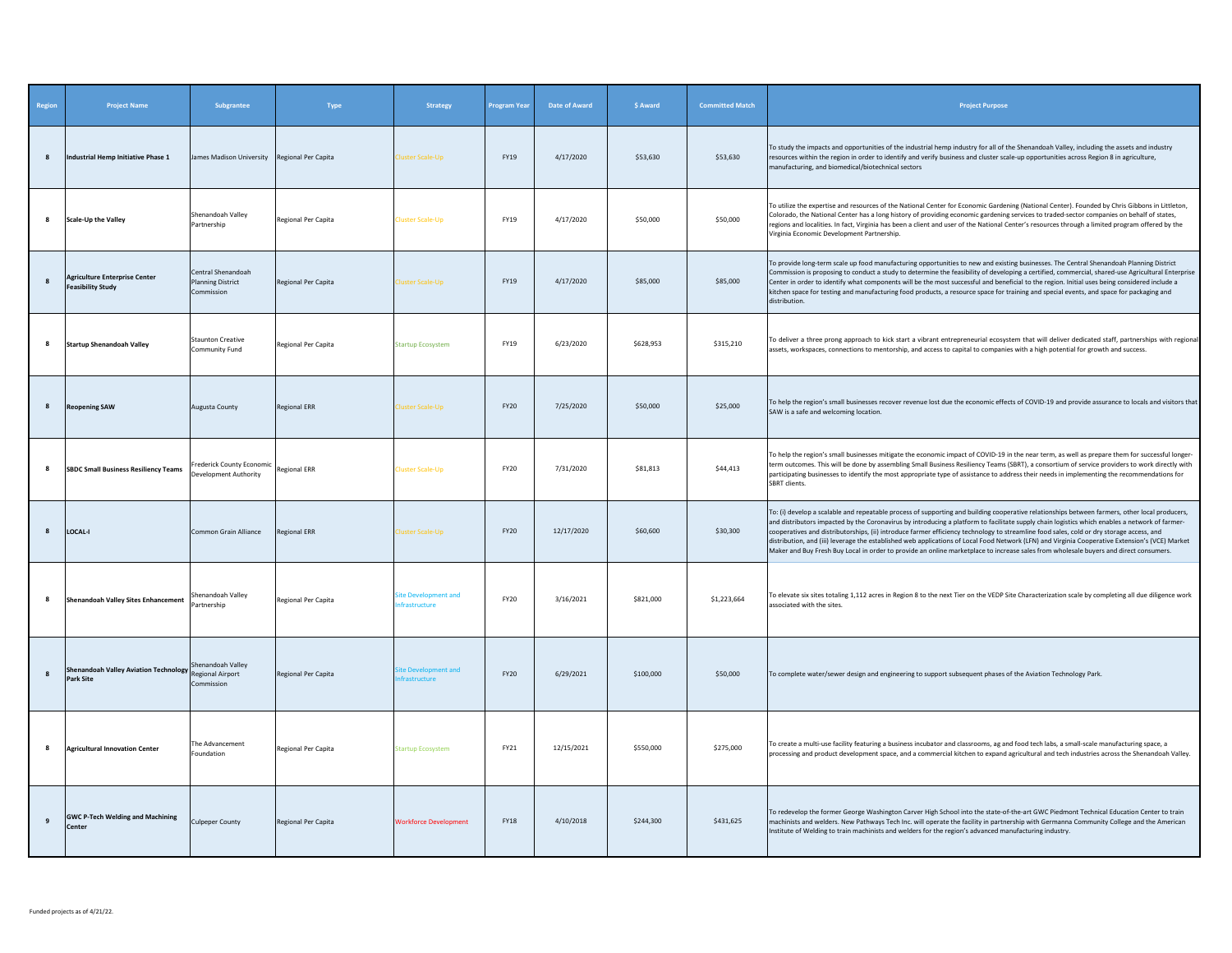| Region | <b>Project Name</b>                                                | Subgrantee                                                                                                | Type                | Strategy                                    | Program Year | <b>Date of Award</b> | \$ Award  | <b>Committed Match</b> | <b>Project Purpose</b>                                                                                                                                                                                                                                                                                                                                                                                                                                                                                                                                                                              |
|--------|--------------------------------------------------------------------|-----------------------------------------------------------------------------------------------------------|---------------------|---------------------------------------------|--------------|----------------------|-----------|------------------------|-----------------------------------------------------------------------------------------------------------------------------------------------------------------------------------------------------------------------------------------------------------------------------------------------------------------------------------------------------------------------------------------------------------------------------------------------------------------------------------------------------------------------------------------------------------------------------------------------------|
| 9      | <b>Adult Beverage Jobs &amp; Exports</b>                           | Piedmont Virginia<br>Community College (PVCC)                                                             | Regional Per Capita | <b>Workforce Development</b>                | <b>FY18</b>  | 6/12/2018            | \$249,472 | \$251,800              | To create a professional training program in wine and cider making, craft brewing and distilling to support the scale-up of the growing food and<br>beverage manufacturing industry for the region and the commonwealth. PVCC will equip two training facilities for the training programs, and<br>establish the necessary agribusiness curriculum and career pathway from post-secondary instruction to employment. The new curriculum will be<br>shared with Germanna Community College (GCC) and deployed to students and businesses in GCC's service region.                                    |
| 9      | <b>Central Virginia Cybersecurity</b><br>Partnership               | Piedmont Virginia<br>Community College (PVCC) Regional Per Capita                                         |                     | <b>Workforce Development</b>                | <b>FY18</b>  | 6/12/2018            | \$100,000 | \$136,400              | To build capacity for the Central Virginia Cybersecurity Partnership, a collaborative talent development solution for the cybersecurity industry in<br>Region Nine. PVCC will coordinate with GCC and Lord Fairfax Community College (LFCC) to establish a shared cybersecurity program by aligning<br>each community college with area of instructional expertise and accreditation from the National Centers for Academic Excellence in Cyber<br>Defense. The project will result in common cybersecurity curricula and a credentialing pathway between the partners for areas of specialization. |
| 9      | <b>Central Virginia Site Readiness</b>                             | Central Virginia Partnership<br>for Economic Development                                                  | Regional Per Capita | ite Development and<br><b>nfrastructure</b> | <b>FY18</b>  | 6/12/2018            | \$58,675  | \$58,675               | To advance a portfolio of eight sites targeted for light manufacturing to at least a Tier 3, according to the VBRSP classification system. CVPED<br>engaged a consultant to conduct site characterization and initial due diligence activities for the site nominated by each of the participating<br>localities.                                                                                                                                                                                                                                                                                   |
| 9      | <b>CvilleBioHub Planning Grant</b>                                 | CvilleBioHub                                                                                              | Regional Per Capita | <b>Startup Ecosystem</b>                    | <b>FY18</b>  | 8/14/2018            | \$83,540  | \$92,540               | To assess the current and projected regional capacity for the biotech industry and create a strategic plan for driving innovation and growth for<br>this cluster. In addition, CvilleBioHub will also plan for organizational sustainability and growth by investigating new revenue models and forming<br>additional institutional partnerships.                                                                                                                                                                                                                                                   |
| 9      | <b>Catalyst Accelerator Program</b>                                | University of Virginia<br>School of Business Batten<br>nstitute for<br>Entrepreneurship and<br>Innovation | Regional Per Capita | <b>Startup Ecosystem</b>                    | FY19         | 3/12/2019            | \$475,200 | \$476,000              | To fill an existing gap in the local ecosystem by providing the dedicated staff, workspace, programming, mentorship, and grant funding to support<br>up to 20 high-potential companies. The Catalyst will offer a portfolio of programming and network events, as well as internships and project-<br>based learning opportunities for UVA students.                                                                                                                                                                                                                                                |
| 9      | Regional Business Park - Phase 2 Site<br><b>Readiness (Tier 3)</b> | Louisa County                                                                                             | Regional Per Capita | te Develo<br>nent and<br>frastructure       | <b>FY19</b>  | 6/24/2019            | \$600,850 | \$2,802,150            | To complete the Phase II due diligence work for an approximately 700 acre new regional business park and advance the development status to a<br>Tier 3 site on the Virginia Business Ready Site Program (VBSRP). This phase of due diligence includes topographic and boundary surveys, traffic<br>impact assessment, preliminary engineering reports (PER), geotechnical survey, cultural resource summary, and completion of the master plan.                                                                                                                                                     |
| 9      | Youth Entrepreneurship Program<br>Resource                         | <b>Fauquier County</b>                                                                                    | Regional Per Capita | <b>Startup Ecosystem</b>                    | FY19         | 6/24/2019            | \$83,500  | \$83,500               | To contract with a consultant to develop a pilot Youth Entrepreneurship Program in three schools and a best practices resource deliverable. The<br>program is designed to introduce, expose and pique interest in the concept of entrepreneurship to high-school-aged youth and help youth<br>explore careers as entrepreneurs. The goals of the program are to develop a pipeline of future business owners in high-growth, targeted sectors<br>and to encourage these new businesses to locate and focus their job growth in the rural part of Region 9.                                          |
| 9      | <b>Biotech Innovation Cluster Growth</b>                           | CvilleBioHub                                                                                              | Regional Per Capita | luster Scale-Up                             | <b>FY20</b>  | 12/9/2019            | \$548,000 | \$604,740              | To lead the growth and expansion of the biotechnology innovation cluster within the region. This initiative will serve the needs of existing<br>companies through programming, the planning and design of a wet lab space, workforce training and candidate matching opportunities.                                                                                                                                                                                                                                                                                                                 |
| 9      | <b>Business-Driven Workforce Recovery</b><br>Initiative            | Central Virginia Partnership<br>for Economic Development                                                  | Regional Per Capita | <b>Workforce Development</b>                | <b>FY20</b>  | 5/8/2020             | \$99,500  | \$50,000               | To help strengthen communication within the talent development system by proactively reaching out to businesses to determine their workforce<br>needs and corresponding opportunities. This work also will also support development of regional sector-based strategies to implement talent<br>solutions for each of the target industries as identified in the Region 9 Growth Plan Update, released in 2019.                                                                                                                                                                                      |
| 9      | <b>Project Reconnect</b>                                           | Virginia Career Works -<br>Piedmont                                                                       | <b>Regional ERR</b> | <b>Workforce Development</b>                | <b>FY20</b>  | 5/29/2020            | \$99,500  | \$50,000               | To connect dislocated workers not served by the Workforce Innovation and Opportunities Act (WIOA) federal program to employment<br>opportunities with regional employers.                                                                                                                                                                                                                                                                                                                                                                                                                           |
| 9      | <b>Crafting a New Normal</b>                                       | Thomas Jefferson Planning<br><b>District Commission</b>                                                   | Regional ERR        | Cluster Scale-Up                            | <b>FY20</b>  | 6/5/2020             | \$44,000  | \$22,000               | This project focuses on feasible web-based industry support solutions to improve e-commerce with a focus on improving dining reservation<br>systems that allows for limited outside service and a platform adaptable to COVID-19 restrictions.                                                                                                                                                                                                                                                                                                                                                      |
| 9      | <b>Project Rebound</b>                                             | Charlottesville Regional<br>Chamber                                                                       | <b>Regional ERR</b> | luster Scale-Up                             | <b>FY20</b>  | 6/5/2020             | \$80,000  | \$100,000              | To better understand and help address immediate regional business needs to re-open and/or rebuild capacity in the aftermath of the COVID-19<br>economic response.                                                                                                                                                                                                                                                                                                                                                                                                                                   |